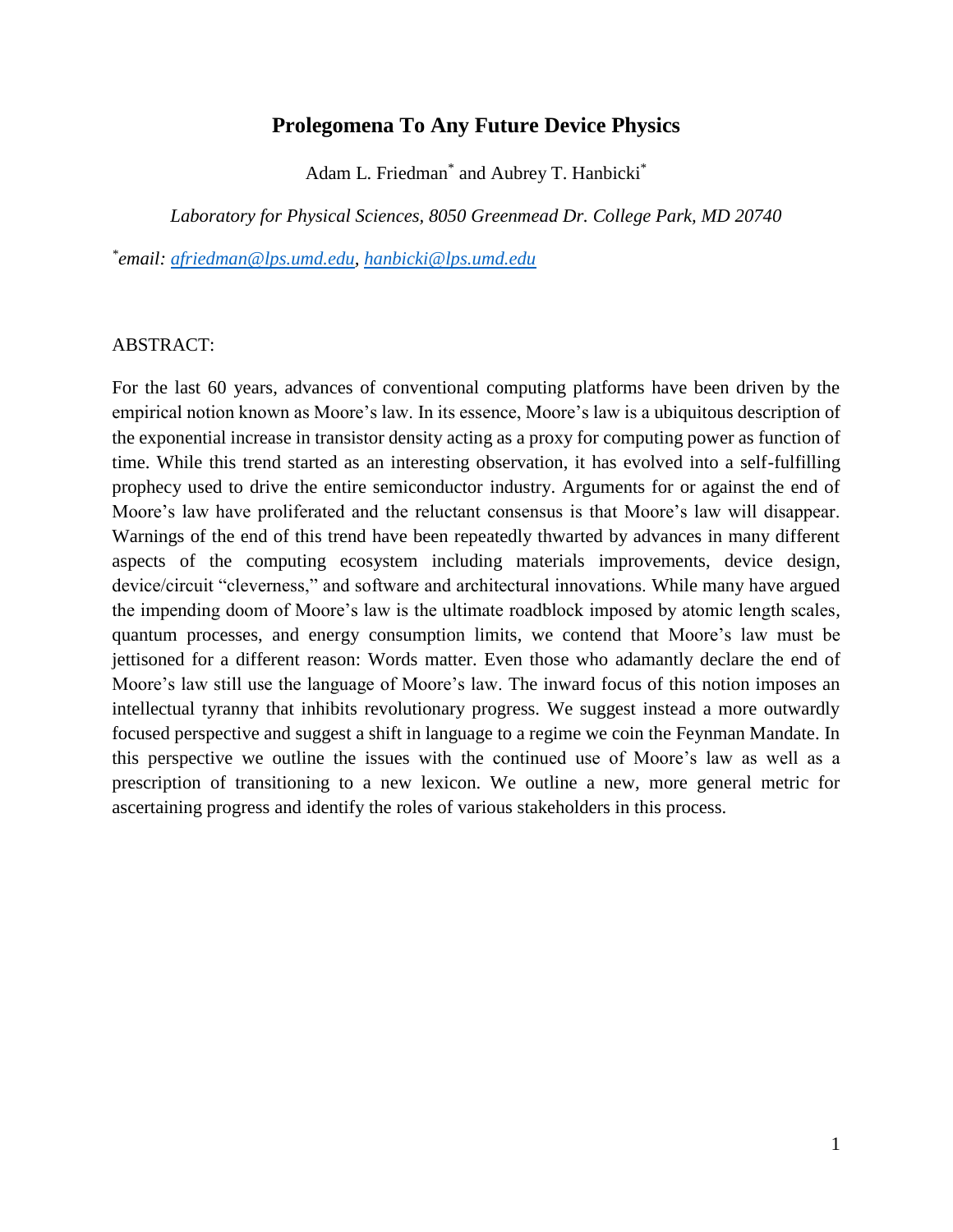

*Human reason is so keen on building that more than once it has erected <sup>a</sup> tower, and afterwards has torn it down again in order to see how well constituted its foundation may have been. It is never too late to become reasonable and wise; but if the insight comes late, it is always harder to bring it into play.* **Immanuel Kant, "Prolegomena to Any Future Metaphysics"**

# **I. Introduction**:

In his *Prolegomena to Any Future Metaphysics*, 1 philosopher Immanuel Kant conceived conditions necessary to enable future philosophical discussion. He realized that the previous bottom-up approaches to "science" must also contend with top-down approaches. That is, learning what exists from basic principles must be congruent with objective reality, and basic principles must likewise be derivable from what exists. A condition essential to merging approaches such as these and achieving any new paradigm is a shift in language. Words and definitions are critical as they reflect overall thinking and understanding, and the proper lexicon can drive innovation by appropriately describing problems and framing solutions.

Although we are certainly not the first to tread the "beyond Moore's law" pathway, we want to begin a new type of discussion on the future of computing. Similar to Kant's treatise, we must first frame the subject of what should be accomplished to enable the next generation of computing pathways. Here, rather than starting with Kant's overarching question of "how is metaphysics possible?" the question becomes "how is future progress in computing possible in an era when we have reached real limits imposed by physics?" Kant states, "…things cannot possibly remain on their present footing. It seems almost laughable that, while every other science makes continuous progress, metaphysics…perpetually turns round on the same spot without coming a step further."<sup>2</sup> Of course while Kant was concerned with knowledge itself, we are concerned with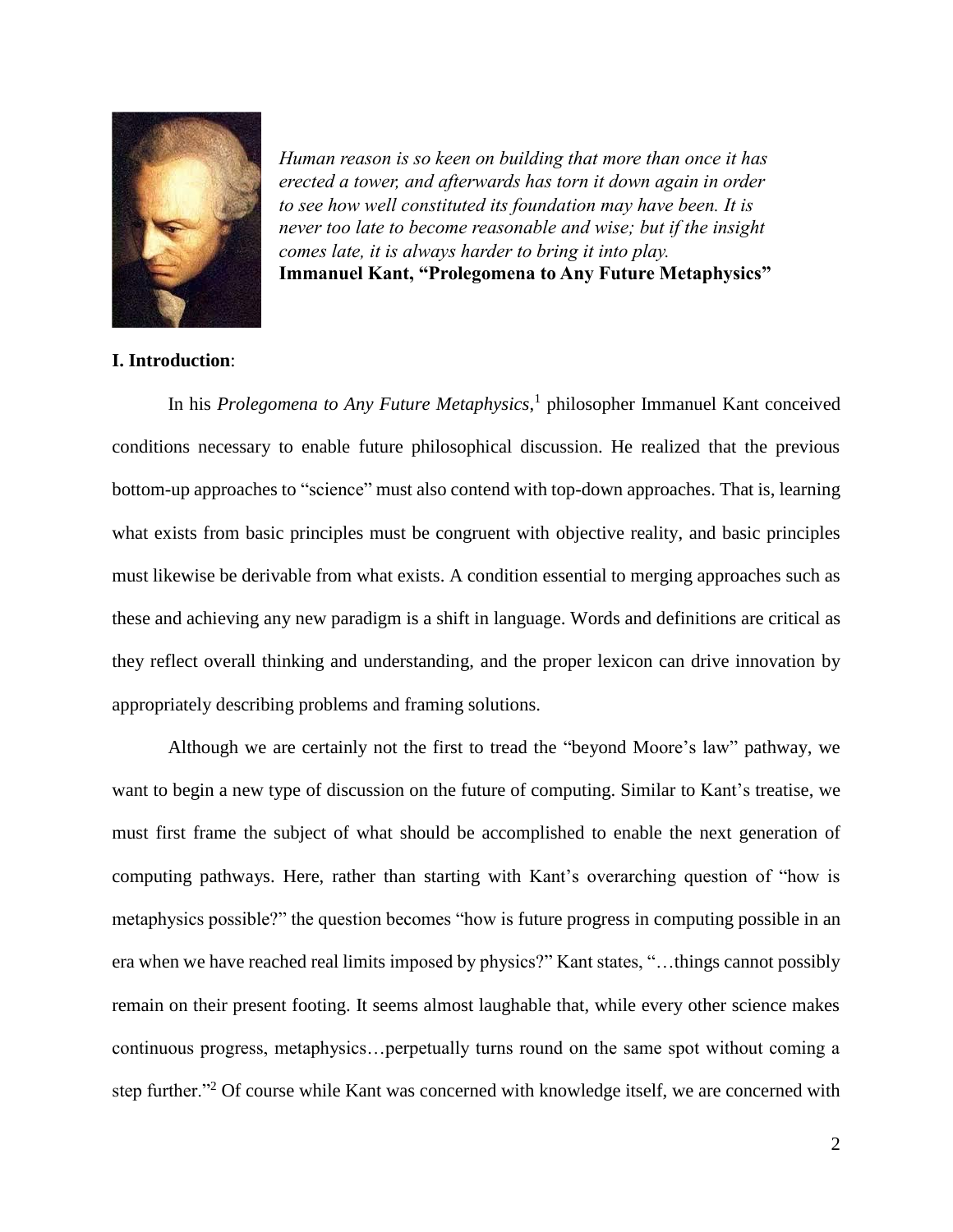an admittedly more modest subject, progress in computing. Humility aside, the future of computing continues to have significant societal impact, and, while progress has seemingly continued apace, we contend that, as long as progress remains tethered to the language of Moore's law, soon we will likewise be doomed to turn round without coming a step further. Although many might say there is agreement that Moore's law is dead, the literature appears to attest that this is only a reluctant consensus, at the very least. In fact, many next-generation computing thought consortiums argue amongst themselves, for example, the Rebooting Computing Initiative. <sup>3</sup> Too much intellectual energy is devoted to simply determining if or when Moore's law will end; this energy will be better utilized if it is abandoned in favor of more holistic, outward looking language that better encompasses the future.

<span id="page-2-2"></span>Moore's law started as an observation of the density of transistors in a circuit. It was subsequently transformed into a self-fulfilling prophecy, serving as a roadmap for the entire semiconductor industry.<sup>4</sup> It has been re-imagined, re-invented and ultimately embraced as a mindset, an approach, and a philosophy. While it certainly has been a simple, useful guidepost, it is an inward-focused model with a clear finish line, and its time has passed. We have accomplished everything envisioned by Gordon Moore in 1965<sup>5</sup> and are quickly approaching the logical end to this path.

<span id="page-2-1"></span><span id="page-2-0"></span>Clarion calls announcing the end of Moore's law have been a staple of the industry for over 20 years. Through the years, hurdles were cleared and roadblocks circumvented through a variety of ingenious strategies, what Moore termed "device and circuit cleverness."<sup>6</sup> Nevertheless, the hard reality of the atomic limit still looms. While significant effort is made on "more Moore" despite the impending terminus, there is also progress toward a realm dubbed "beyond Moore." However, we assert that both are, in actuality, "Moore" of the same. By framing the problem in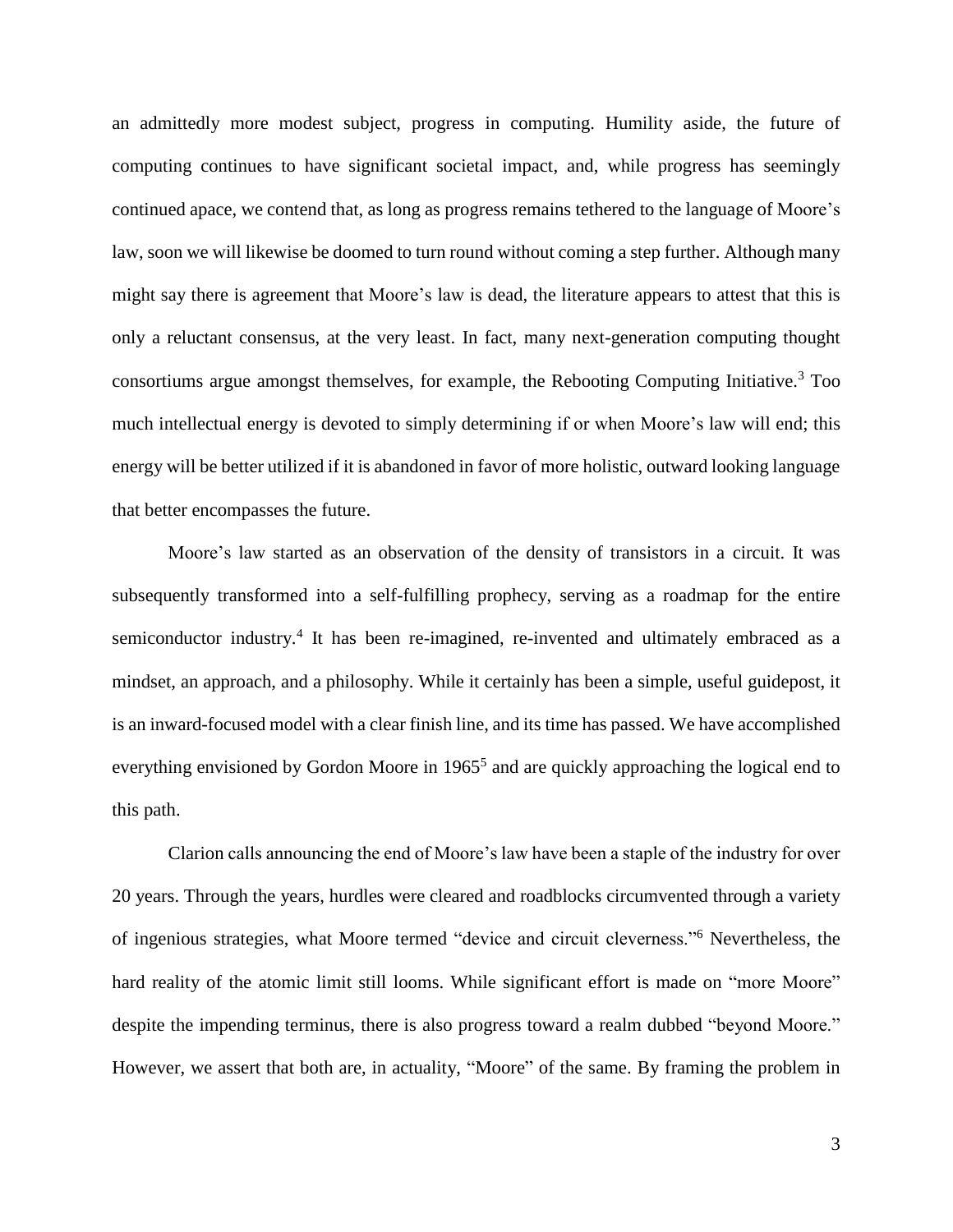terms of Moore's law, there is no shift to another paradigm. We are stuck and remain without any central guiding principle to outline what comes next. No Moore! Philosopher Thomas Kuhn noted in *The Structure of Scientific Revolutions*<sup>7</sup> that scientific paradigms are defined by agreed upon rules, definitions, and standards for scientists in a particular field. That paradigm can transform only through a revolution. It is this revolution for computing that must finally begin so that progress can be made without the restriction imposed onto thought by the intellectual tyranny of Moore's law.<sup>8</sup>

One possible path toward a new scientific paradigm originates to even before the 1965 observation by Moore. Physics Nobel laureate Richard Feynman, in his famous speech, "There's plenty of room at the bottom,"<sup>9</sup> given at the American Physical Society meeting in December 1959, is often credited with inventing the field of nanoscience. He revisited and repurposed a similar line of reasoning in a 1983 speech given at the Jet Propulsion Laboratory and, astonishingly, established the field of quantum computing.<sup>10</sup> Although his prophesies do not specify a pathway to advance classical computing, Feynman does establish a way forward by suggesting a holistic, outward looking approach to device design. This approach is nicely summed up by his comment, "It would be interesting in surgery if you could swallow the surgeon." In essence, *we should consider the problem in its entirety to creatively formulate unique solutions* rather than rely on dogmatism. We suggest branding this approach as "Feynman's Mandate."

In this perspective, we outline the intellectual deficiencies with Moore's law and why it should finally be surrendered as a roadmap and benchmark for future computing. We introduce and discuss the idea of a "Feynman's Mandate" era serving as a guidepost for the next paradigm. This new age is heavily reliant on holistic co-design encompassing the entire computing ecosystem from materials to devices to architectures to software. We give examples of how and where we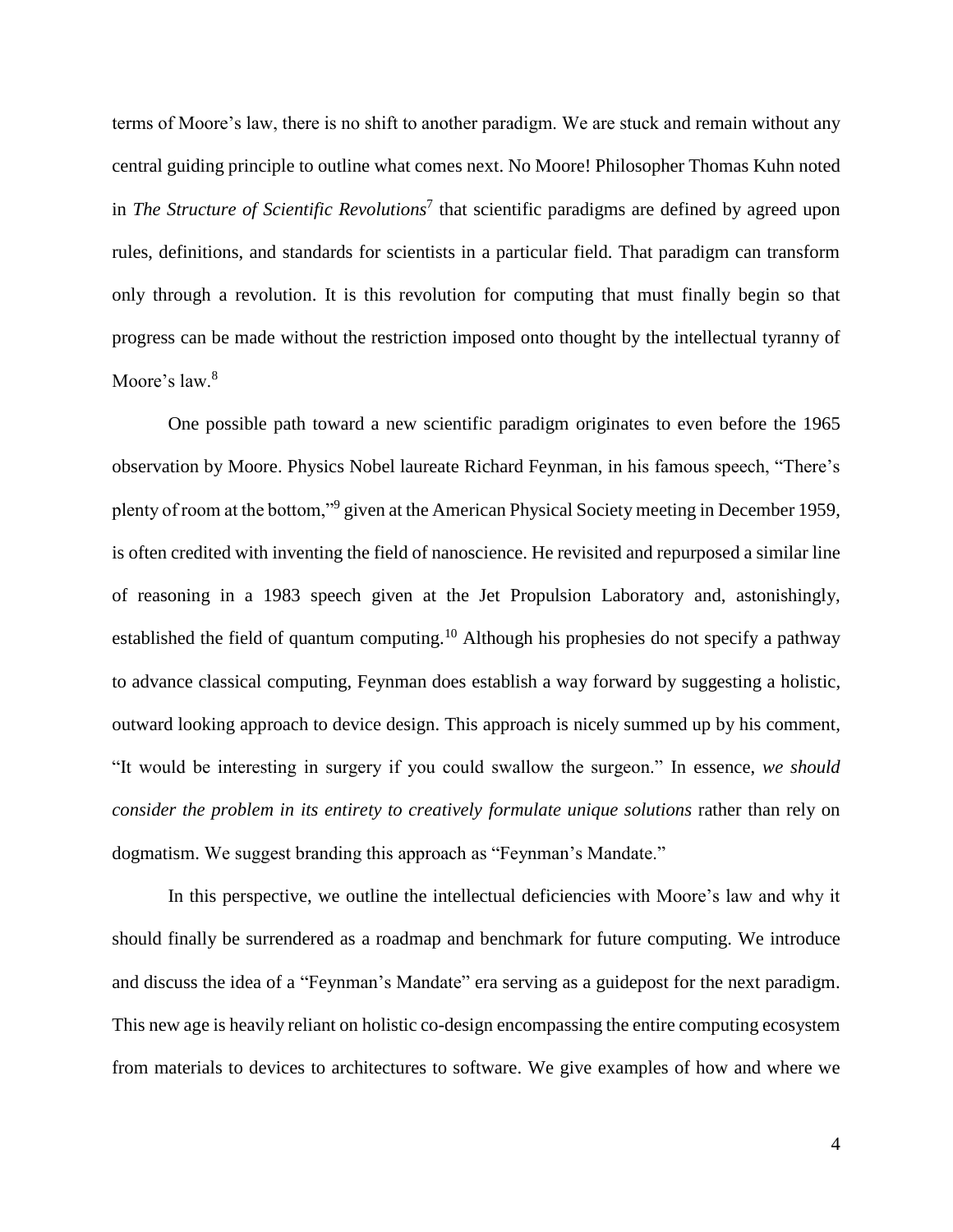believe this paradigm has already succeeded and discuss ideas for a new metric for computing devices and systems that incorporates this paradigm.



We seek durable change, not simply delaying consequences for a short time. **Gordon and Betty Moore Foundation** 

#### **II. The Problem with More Moore**

Let us reiterate upfront that ours is not a standard critique of Moore's law. We understand that ingenuity with materials and integration, for example slight engineering optimization with device designs (*e.g.,* MOSFET to finFET) and/or architecture (*e.g*., increased computational cores and more efficient parallel processing), can sustain parts of Moore's law for a while longer. We contend that the most damaging aspect to the continued adherence to Moore's law is intellectual oppression. Let us begin by understanding what Moore's law *is*: In its essence, Moore's law is an empirical observation of a logarithmic trend. The density of devices in a circuit doubles roughly every two years. The originator of this "law," Gordon Moore, a co-founder of Intel Corporation, actually had an initial formulation which he then modified after further empirical input. In 1965, the observation and prediction (**Fig. 1a**) was an annual doubling of transistor densities.<sup>4</sup> In 1975,<sup>5</sup>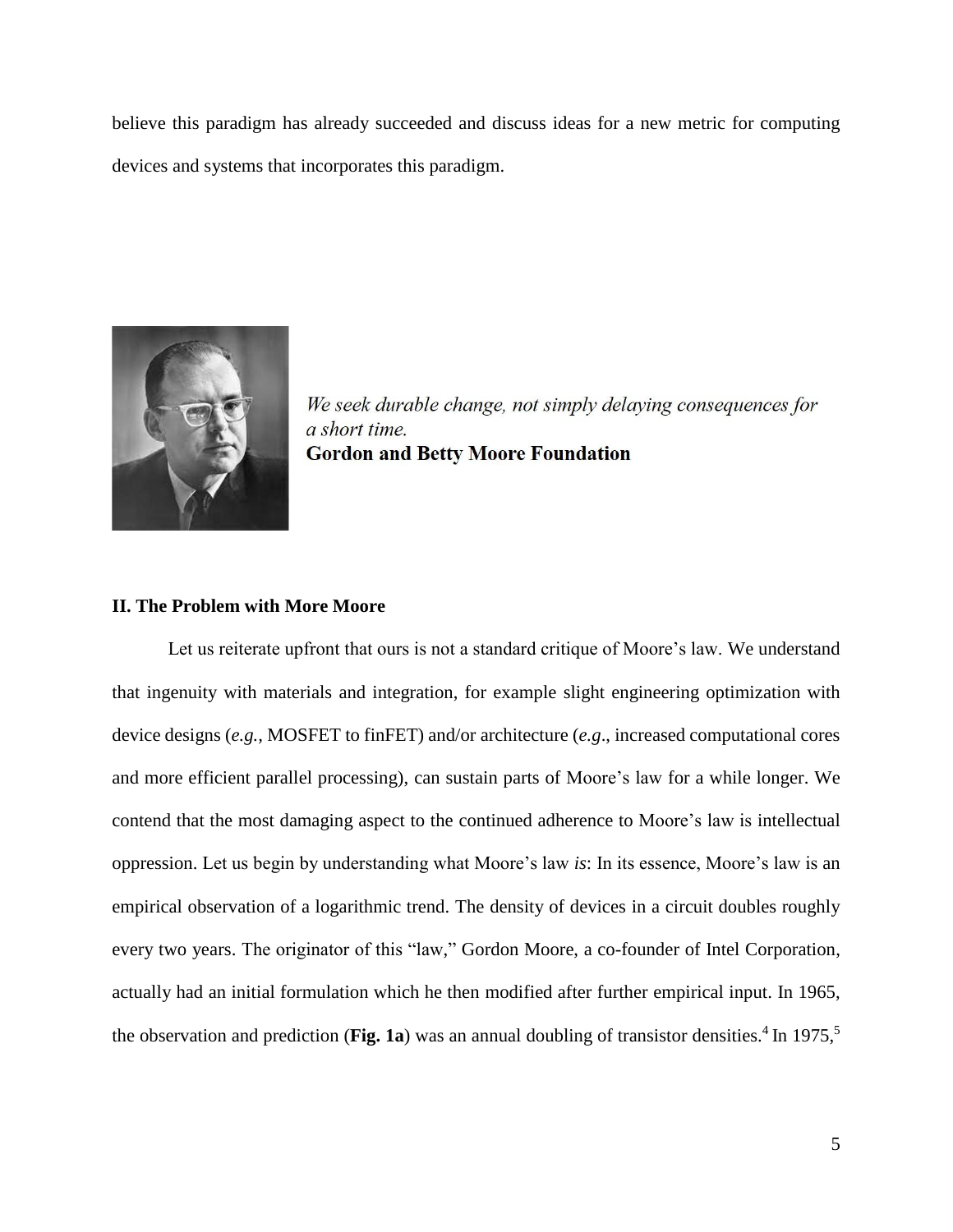having been satisfied with 10 years of data indicating exponential growth, he revised the doubling period to two years. Subsequent formulations, corollaries, and scaling laws abound.

In 1965, Moore noted that the trend in device density was driven by the microelectronics community whose primary goal at that time was to add more components to circuits while keeping the cost per component at a minimum (**Fig. 1b**). The competing effects of increased component density and decreased yield defined the trajectory. In 1975, a decade after his first insights, he highlights "complexity" of integrated circuits which is more inclusive of the different incorporated devices (**Fig. 1c**). His new analysis, **Fig. 1d**, includes the familiar device scaling trends, a concept we closely associate with Moore, but also a more nebulous "device and circuit cleverness" factor, which considers changes beyond the simple reduction in size. While device scaling is synonymous with Moore (**Fig 1d**), "device and circuit cleverness" has been paramount to enabling obedience to Moore's law.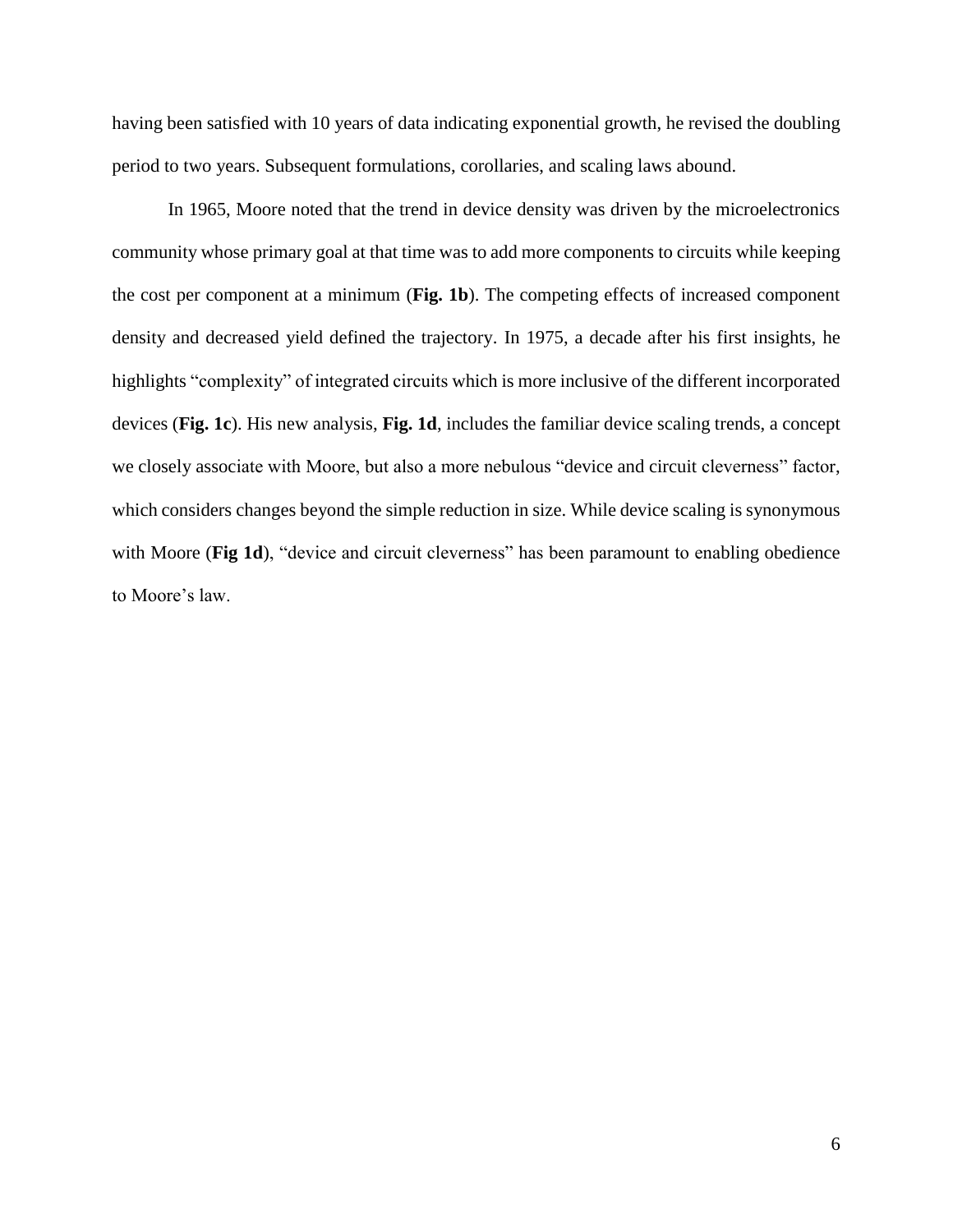

**Figure 1:** The origins of Moore's law. Presented in 1965, a) and b) are the original construction of Moore's law. They consist of a) the original logarithmic dependence of component count on year and b) cost per component minima curves used to predict the logarithmic trend. A new analysis in 1975 included c) an updated logarithmic trend included various types of novel computing elements and d) a breakdown of the factors contributing to the exponential dependence. Note the substantial contribution of the nebulous quantity called "cleverness." All data extracted from references [5](#page-2-0) and [6.](#page-2-1)

The long-lasting adherence to Moore's law has habituated its use as a benchmark. Indeed, its simplicity likely explains its 56-year(!) endurance; the perception that easier to understand ideas are more highly valued is a well-known phenomenon in psychology called the fluency heuristic.<sup>11</sup> Nonetheless, maintaining a simple metric simply because it is simple is illogical. Moore's law is no longer an interesting observation, it is a sacred standard. E.P. DeBenedictis, writing for the Rebooting Computing Initiative<sup>[3](#page-2-2)</sup> describes an almost biblical stance: "Moore's law is a fluid idea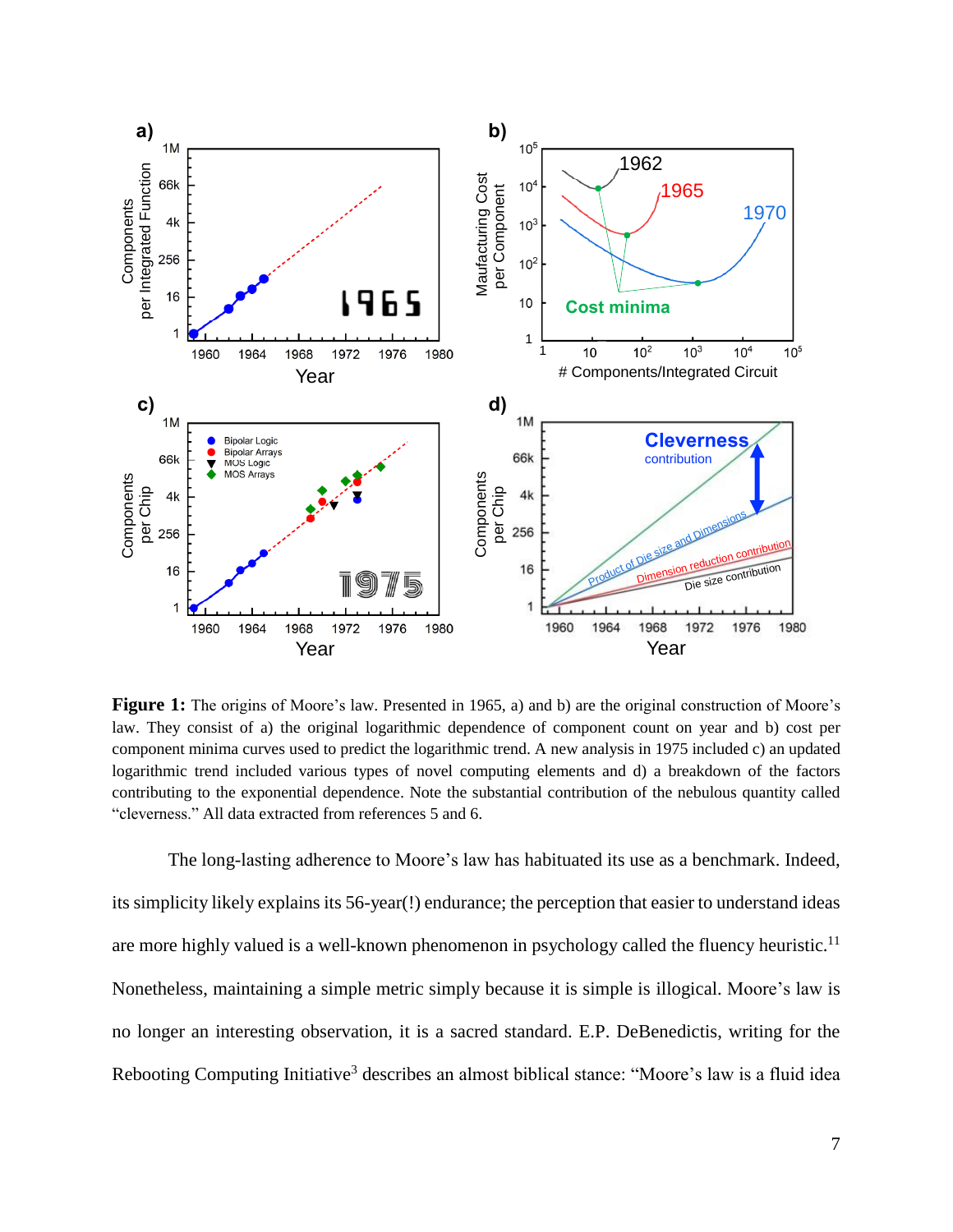whose definition changes over time. It thus doesn't have the ability to 'end.'"<sup>12</sup> Aside from being incorrect (by definition, a law is tied to a particular observation and if that observation does not hold up, the law does not either), we hypothesize that this evolving definition is due to the fluency heuristic. People are loath to throw it out even when it makes sense to do so.

<span id="page-7-0"></span>Moore's law remains in its most basic definition an observation/goal of computing growth, and calling it a "law" is specious. It would better be described as a regularity,  $13$  and historically, exponential growth curves are frequently used to demonstrate regularities.<sup>14</sup> Indeed, given a sufficient time scale, every technology appears to grow exponentially.<sup>15</sup> Such curves are easy to understand and convey a fantastic sense of change with relevant metric. Hence, they are particularly susceptible to the fluency heuristic.

Although the analysis of exponential trends is useful to organize data and help visualize overarching trends, can a real understanding of the future of computing be extrapolated and sustained from a simple exponential tendency? In fact, technology growth has been super-exponential rather than exponential. Thus, even the premise is flawed.<sup>[15](#page-7-0)</sup> Moreover, computer performance is really measured using elaborate benchmarks such as those developed by SPEC.<sup>16</sup> In practice, how efficiently problems are solved, and not the number of transistors, is what matters. Beyond its embedding in our collective scientific psyche, we enumerate additional troubling issues with Moore's law below.

(1) As the definition of "computing power" changes (from the abacuses, to counting boards, to difference engines, to calculators, to punch card readers, *etc.*) the metric to measure computing power also changes. Nowadays, the commonly used metric is computations per second (CPS) or millions of instructions per second (MIPS).<sup>17</sup> These metrics worked well in an era when the goal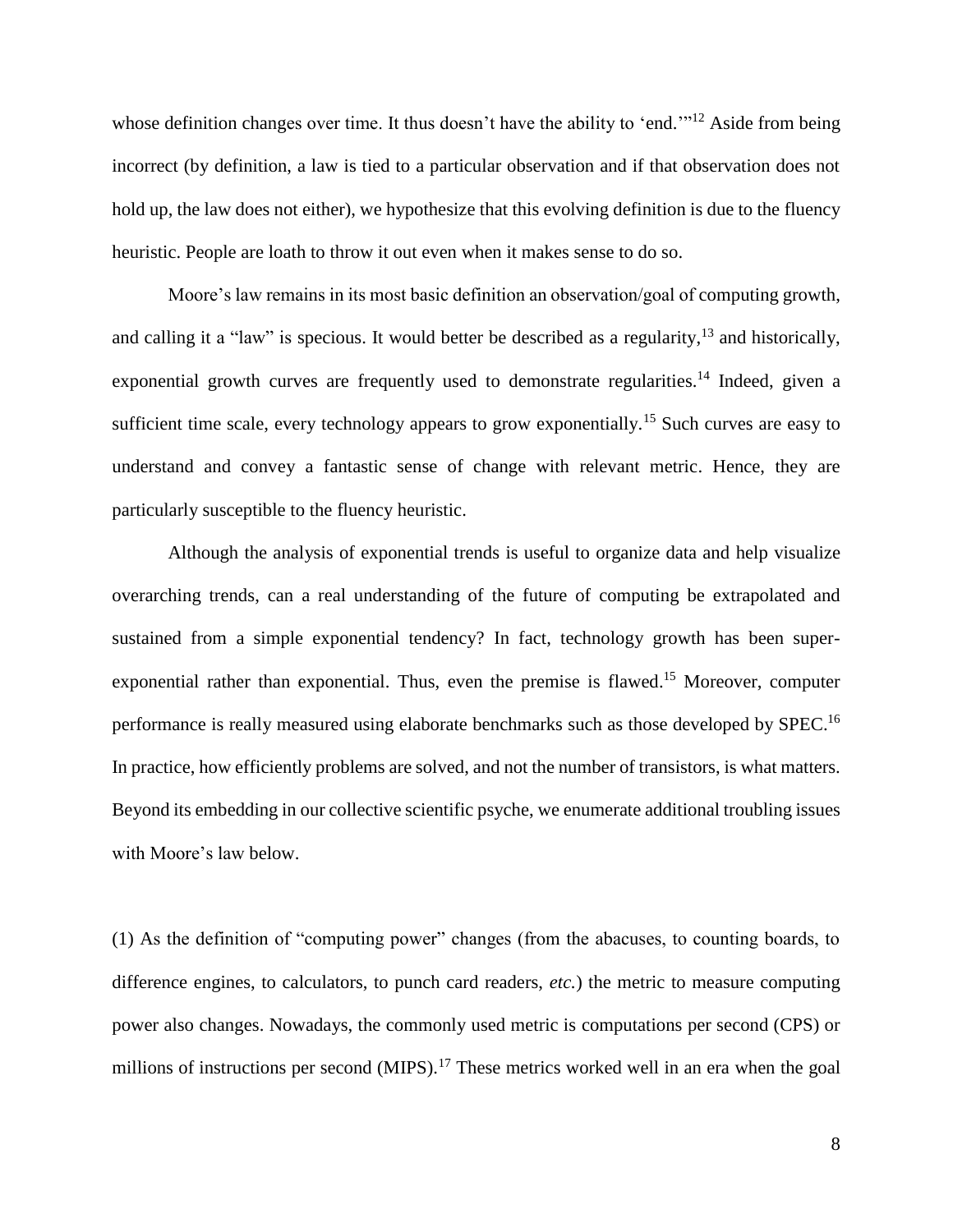was, roughly, arithmetic. Future goals will not be based on MIPS, however. Rather, they will be based on the efficiency of tackling of specific problems. This is best exemplified by the difference in solving a complex problem such as the traveling salesman problem with a conventional, von Neumann-based system *vs*. a quantum computer. <sup>18</sup> Therefore, transistor density is no longer an accurate approximation of computing power and its lag will only worsen in the future.

(2) By attempting to align and define all progress using Moore's law, thinking outside of the Moore's law paradigm is stifled. It hampers creative solutions and out-of-the-box thinking. Although it may be satisfying to think of all the work as ordering on a nice, neat curve, this is not the way to understand all possible futures. Thus, a person can be "deceived by grammar." We are scientists and not poets. Therefore, we need not be limited by perceived aesthetic value.<sup>19</sup>

<span id="page-8-1"></span><span id="page-8-0"></span>This objection falls into the realm of what the psychology of science knows as "preregistration."<sup>20</sup> Preregistration involves the detailing of hypotheses and plans before performing experiments. Preregistration, when combined with a rigorous verification cycle can actually aid in the creativity process. However, it fails when the original analysis plan needs to be adjusted. This may be the case for Moore's law. If Moore's law is considered the hypothesis, then the plan is contained in the various roadmaps used by those in the field such as the IDRS<sup>21</sup> or the Decadal Plan.<sup>22</sup> But, Moore's law is not a hypothesis or a law in any sense of the word. It is an observation made in hindsight and extrapolated to the future assuming that the conditions that precipitated it continue to be true. Those conditions are a fallacy, as evidence by the plans, which are focused on arguments as to why the conditions are still applicable and possible methods to get "beyond," rather than outright examining the validity of the purported hypothesis. Rather than engage in a cycle of verification, we blindly accept a faulty hypothesis.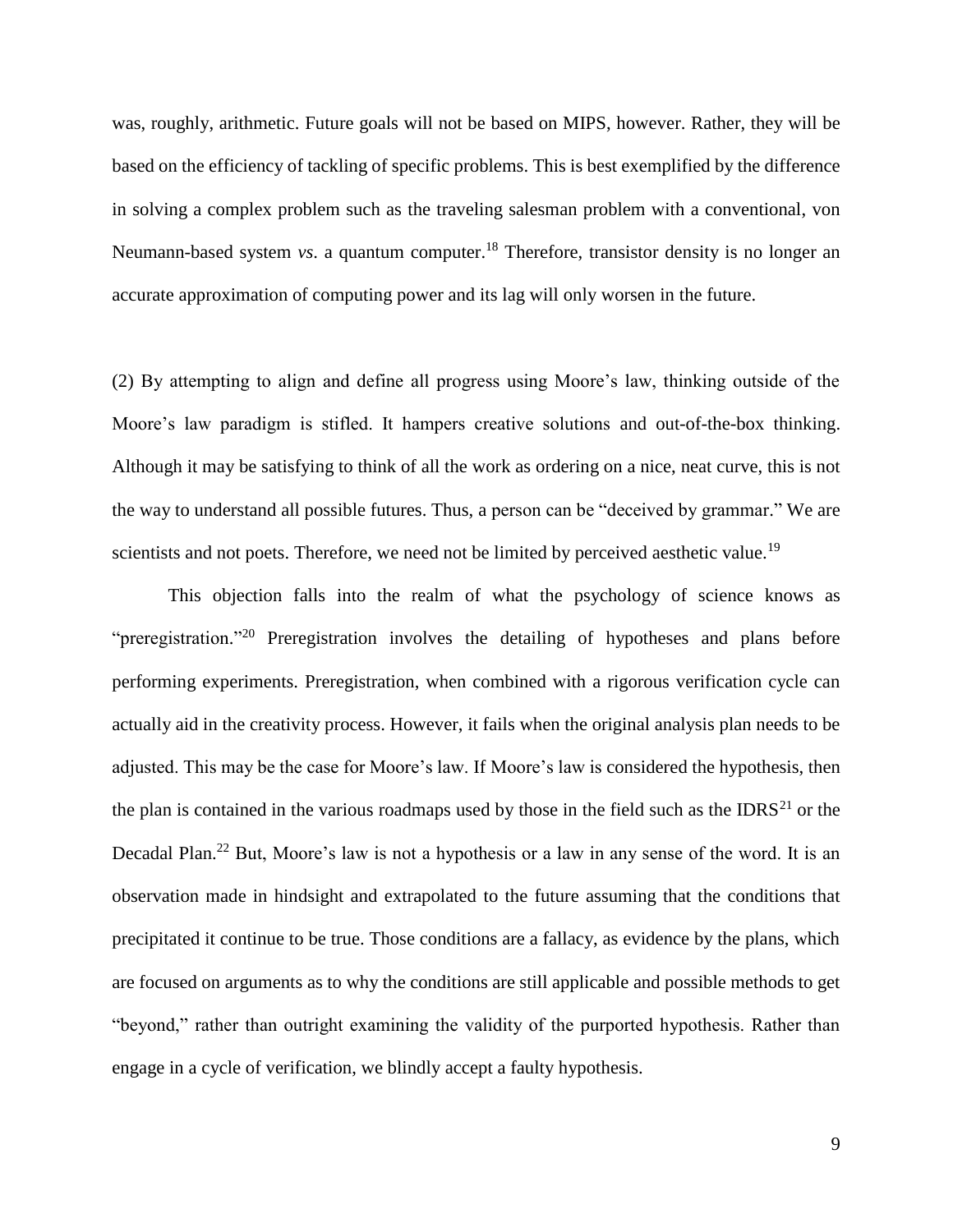(3) Expectations impact reality: We do not expect greater performance or additional architectural innovation because we are not asking for it. Moreover, when we force the model to fit reality, our perceived reality can be biased. This may be an example of extreme confirmation bias<sup>23</sup> compounded by using the term "law."

As stated above, Moore's law is not a hypothesis. However, we can derive a hypothesis from its sentiments. For example: "The number of transistors on a chip will continue to double approximately every two years for the foreseeable future and this is a good measure of computer performance." We can address both parts of this separately. (1) The number of transistors on a chip cannot continue to double in the same way. So, this hypothesis cannot possibly hold. (2) the number of transistors on a chip is only a good measure of performance for von Neumann and von Neumann-like architectures (for example multi-core, parallel computing). So, this part of the hypothesis also fails both in conjunction with the first part and by itself. By simply attempting to falsify the hypothesis, we have succeeded. By taking the strategy of trying to confirm the hypothesis, we could have continued along the well-trodden path of confirmation bias.

The problem may even be larger: following Moore's law could be a logical fallacy and fail philosopher A.J. Ayer's so-called principal of verification.<sup>[19](#page-8-0)</sup> Science can only debate statements that can be proven true or false using empirical logic and scientific methodology. Because Moore's law can warp itself so that someone could always find a way that it looks like its principles are satisfied, there would be no way to actually fully determine that it was actually fully satisfied. Plus, as it is an observation or prediction and not a "law" or hypothesis in and of itself, the statement "Moore's law is satisfied" is non-sensical. If the hypothesis cannot actually be fully tested, it fails to be a hypothesis.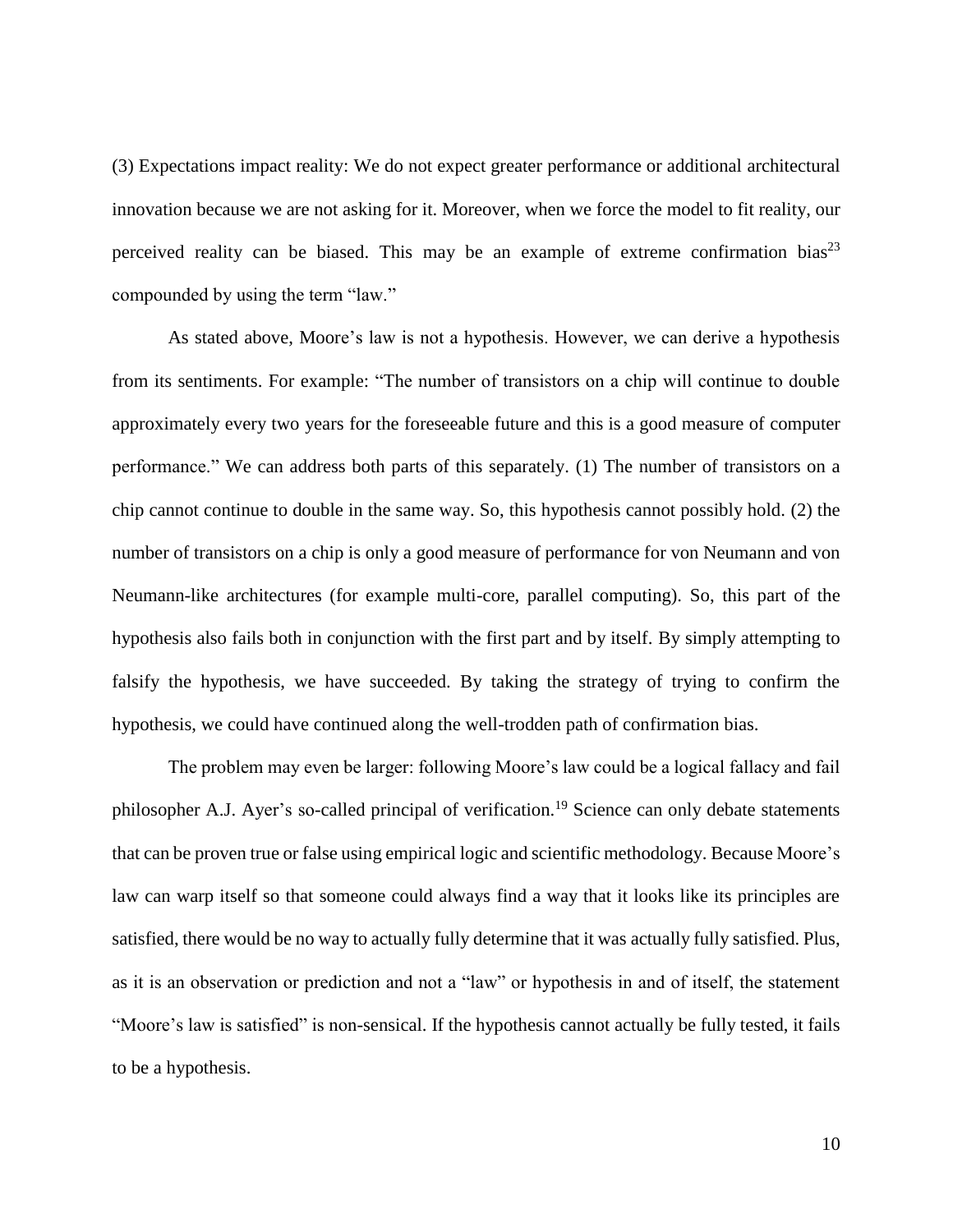<span id="page-10-0"></span>(4) There are still physical limitations that do not change and will eventually preclude any advancement. By refusing to think creatively or plan ahead, we simply kick the can down the road. In reference to his work with the Gordon and Betty Moore Foundation, Moore himself stated that "we seek durable change, not simply delaying consequences for a short time."<sup>24</sup> Not addressing the "what's next" question by continued more Moore reasoning could become catastrophic. For example, the SIA/SRC report<sup>25</sup> notes that energy consumption is an issue and savings can be found across the board: barrier height, devices, I/O, and circuits. Moore's law does not even address energy consumption as a cost. An oft-cited Department of Energy projection shows that the world's computing systems will have power needs that outstrip supply by approximately 2037 on the current trajectory. Existing More Moore solutions will only delay this date by approximately 5 years. [22,](#page-8-1)[25](#page-10-0)

(5) Moore's law does not address the computational system in its entirety, and does not consider other systems that could be better at solving certain problems. <sup>26</sup> This consideration is exceedingly important because performance is not limited by number of transistors on a chip but various other systemwide bottlenecks: the bandwidth bottleneck,  $27$  von Neumann bottleneck,  $28$  interconnect performance bottleneck,<sup>29</sup> energy bottleneck discussed above, and software efficiency. Many of these performance-limiting bottlenecks have been known for a very long time and have nothing to do with transistor density. Indeed, CPU clock speeds leveled off in about 2005!<sup>[22](#page-8-1)</sup>

As a single example, we consider interconnects. Interconnects are already a well-known bottleneck that continues to be more of a problem with increased size scaling.<sup>30</sup> It is not addressed at all by the Moore's law paradigm. How will this affect future computing systems such as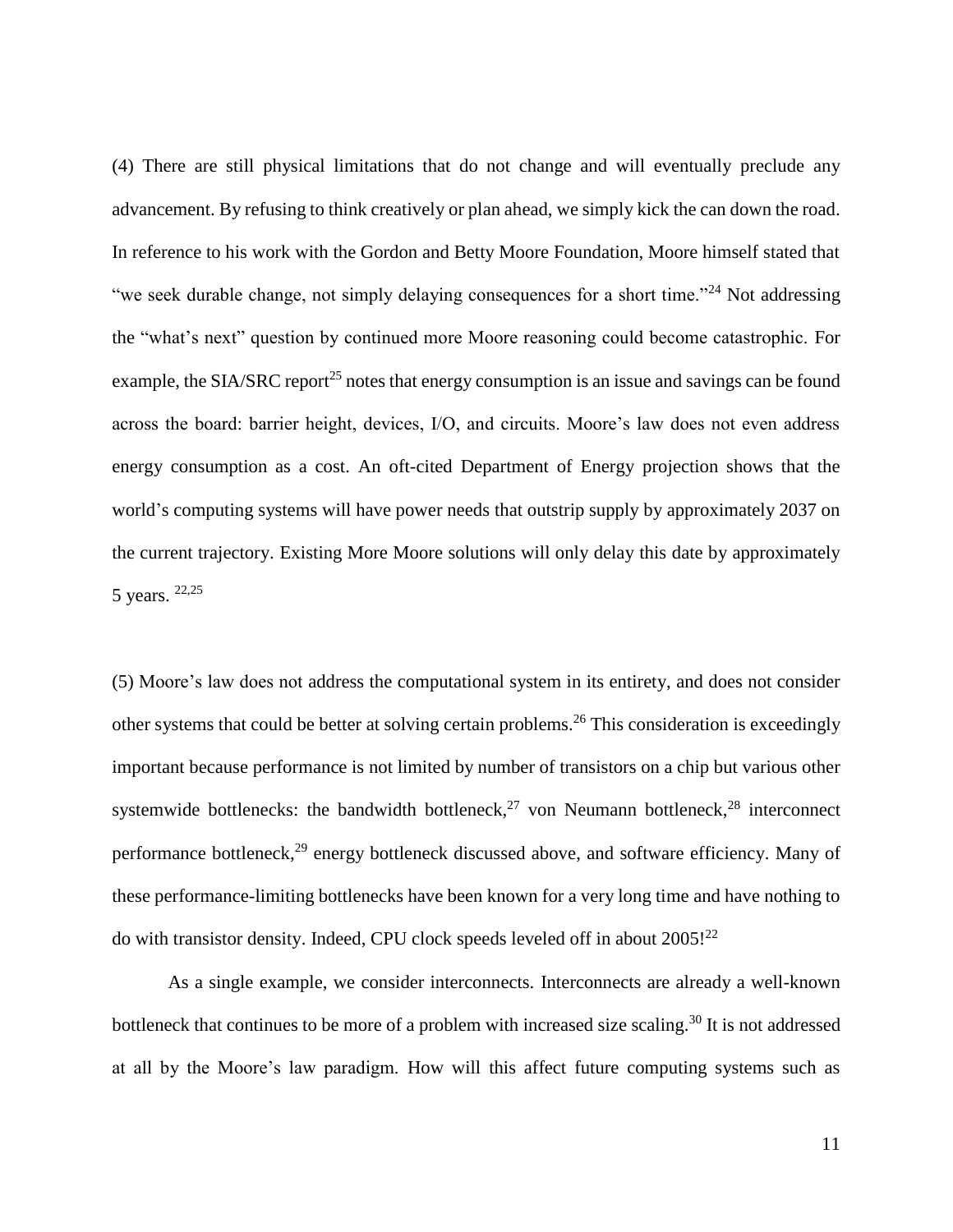neuromorphic architectures where interconnects between device neurons are essential? There are ideas for addressing it using integrated photonics,<sup>31</sup> which has no place in Moore's law at all! Should not interconnects and improvements in device connectivity be a major part of the future computing performance benchmarks?

Rather than simply relying on advancement through an increase in hardware density, we need to understand exactly the types of problems that need to be addressed and design a system that efficiently addresses them. Of course, the real question to ask is not necessarily if Moore's law is the best way to summarize current and future computing growth. A better question would be does Moore's law accurately *enough* summarize current and future computing growth. We assert that due to the increasing complexity of the systems under discussion, it does not.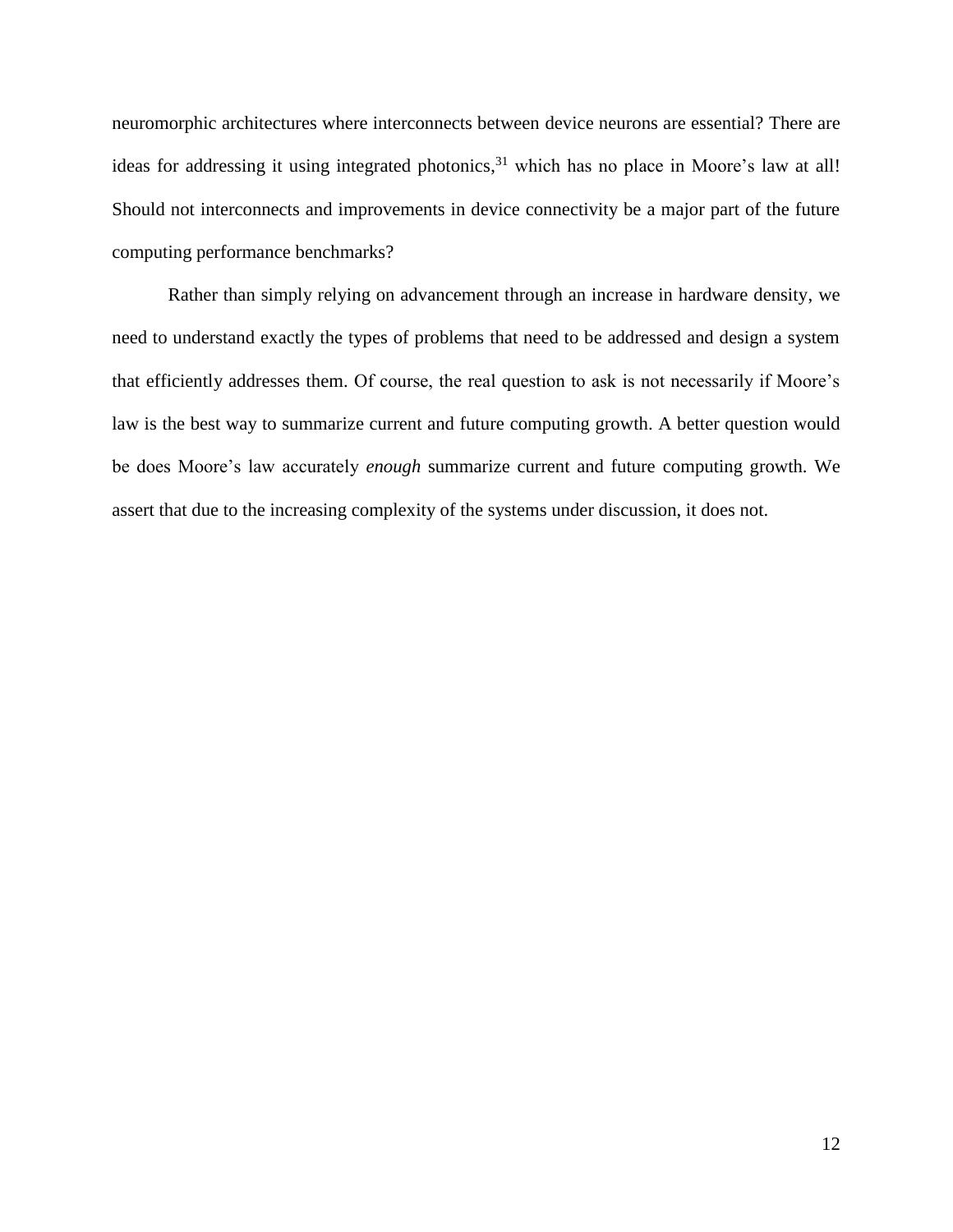

What could we do with layered structures with just the right layers? What would the properties of materials be if we could really arrange the atoms the way we want them? They would be very interesting to investigate theoretically. I can't see exactly what would happen, but I can hardly doubt that when we have some control of the arrangement of things on a small scale we will get an enormously greater range of possible properties that substances can have, and of different things that we can do. Richard Feynman, "There's plenty of room at the bottom," APS Meeting December 29, 1959.

### **III. Looking Forward: Feynman's Mandate**

Now comes the hard part. We have discussed why using the phrase "Moore's law" is limiting. In fact, all language is limiting at some level. That said, it is certainly helpful to have a guiding principle, a roadmap, and a metric for success with the appropriate language to help propel these tenets forward in a broadly applicable way. We contend that any new vocabulary must implicitly and explicitly consider advances in materials, device design, interconnects, architecture, computing platforms, and hopefully even parameters yet unknown. While "Moore's Law" was a useful rubric for many years, its utility was ultimately always going to be limited by its focus on only one specific aspect of the computing ecosystem. Going forward, we require a more encompassing, inevitably more abstract, vision.

True abstractions are not necessarily conducive to focus, however. Therefore, we would like to introduce a concrete notion we will call "Feynman's Mandate." The genesis of this notion is from the address Richard Feynman gave on December 29, 1959 at the APS meeting entitled, "There's plenty of room at the bottom." In this speech, he envisioned such things as micromachines based on atom-by-atom assembly of devices. Apparently, this speech did not get much traction at the time, and it wasn't until 20 years later that it generated any excitement. However, now it is commonly referred to when invoking origin mythologies of the field of nanotechnology. While the specific approach suggested by Feynman, "atom-by-atom assembly," certainly contributed to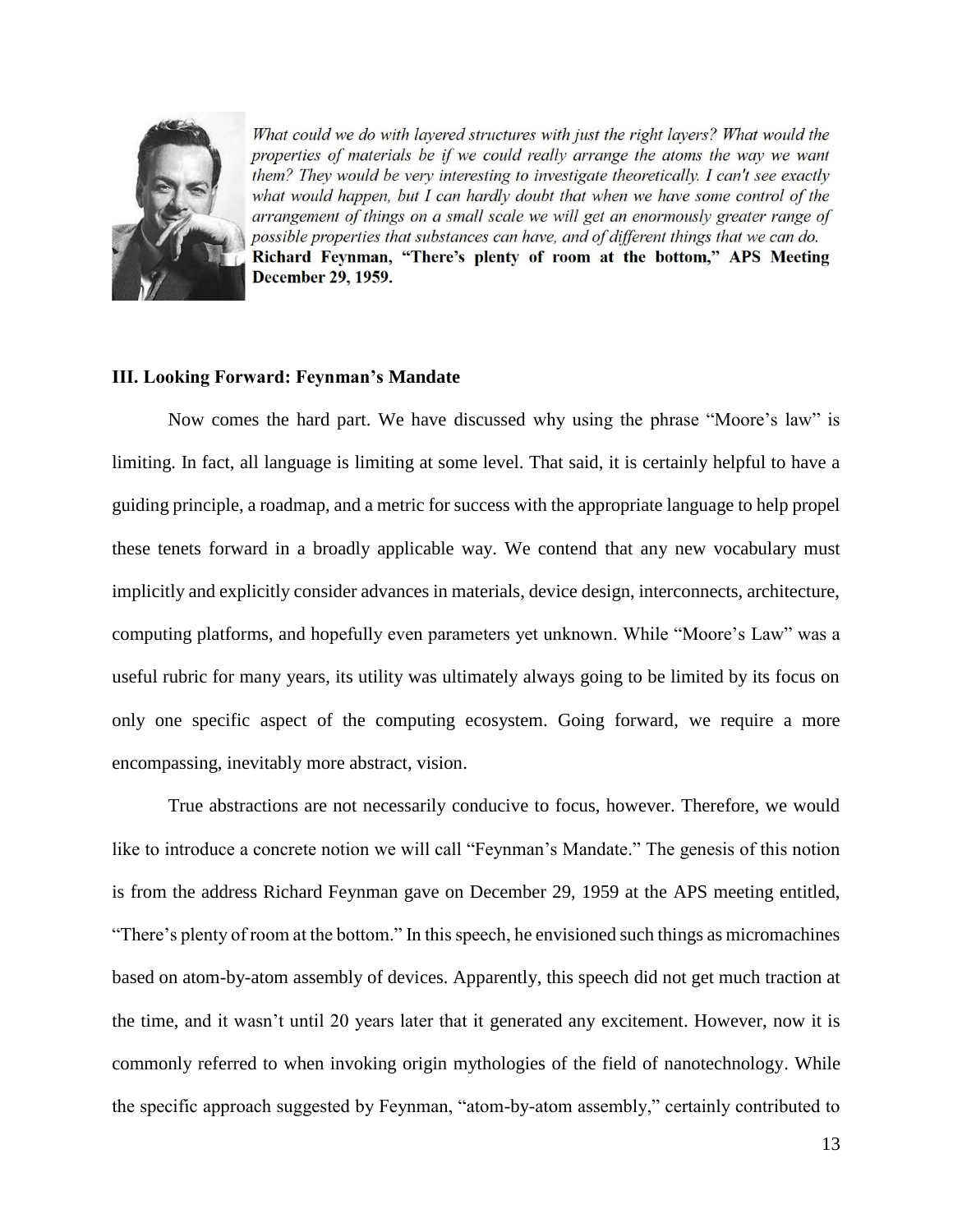the field of nanotechnology, it is more the broad applicability that we want to tap into here. By looking into the future and envisioning how atomic manipulation would be applicable to a broad range of unknown properties and devices, he establishes a general mindset that *considers the problem in its entirety to creatively formulate a unique solution*. For computing, language adopting Feynman's Mandate assumes a path forward that includes broad synergy between all of the relevant computing pieces and performers and a greater amount of creativity to solve difficult problems. This approach is unhampered by previous intellectual paradigms: an approach based on Feynman's mandate is not stuck on a single dying metric and outdated language. Rather, it changes to encompass the vision of the future (not being a law, it is *allowed* to change) and acts as more of a mindset than a law.

How do we swap the hyper-focused "Moore's law" for the more outward looking "Feynman's Mandate?" Often, this is already the way science works, or at least this is how science *should* work. Researchers from such varied disciplines as Physics, Chemistry, Computer Science, Materials Science, Electrical Engineering, *etc.*, all contribute substantively to the collective progress of computing. We must acknowledge and actively embrace this approach and jettison the language of Moore's law as the guiding principle. Certainly, we need to focus on devices, but CMOS and the transistor are not the only games in town. Indeed, research into novel devices structures, those based on alternate state variables like spin, valley, and phase has been ongoing for decades. Co-design of systems, where the properties of devices are tailored to novel computing platforms such as multi-valued logic and neuromorphic computing is likewise gaining traction. In fact, discussions of more Moore always seem to include co-design that relies on systemic integration rather than simply cramming more transistors.<sup>32</sup> But, to let these new technologies fully develop, this holistic, systemic approach needs to be reflected in the language we use.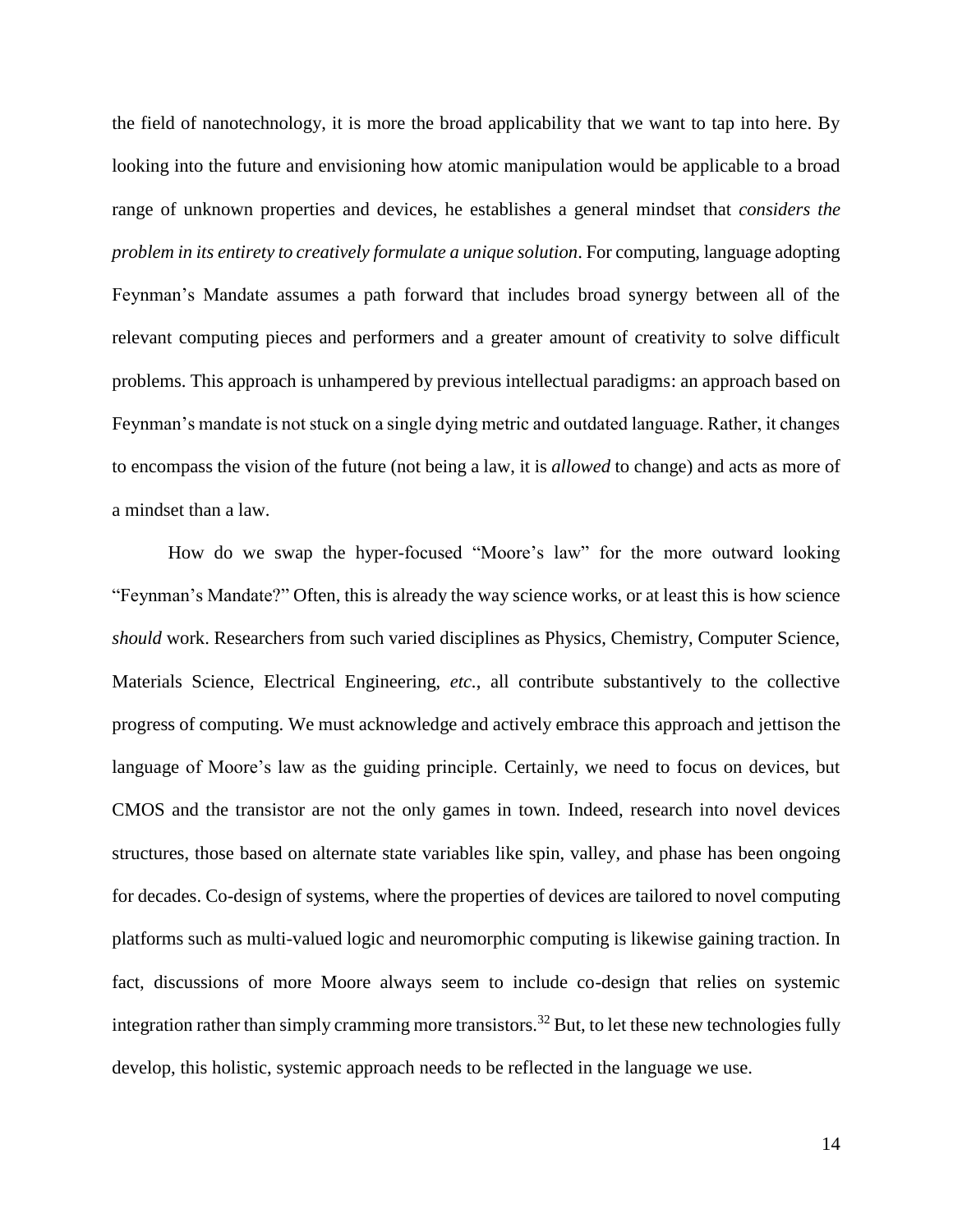Steps are already being made in this direction. S. K. Moore (perhaps a distant cousin?), writing for *IEEE Spectrum*, uncovers a cabal of scientists working to discard the false narrative of nodes and to develop a new metric.<sup>33</sup> T.E. Conte, *et al.*, writing for the Rebooting Computing Initiative, note that considering co-design beyond Moore's law becomes increasingly disruptive by incorporating systemic changes.<sup>34</sup> Here "disruptive" can be taken to mean both a great change to the current paradigm and/or increasingly difficult to accomplish, perhaps due to embedded psychological preferences. *i.e.*, this new road is very difficult because there is so much to know and it is decidedly easier to stay in a particular silo.

Ultimately though, our main message here is: words matter. As a first step we need to abandon language that intentionally keeps us disconnected. Below, we highlight some additional considerations.

(1) A holistic approach to device concepts must be encouraged and maintained:

What we can understand and accomplish with materials and devices has greatly increased in complexity. Ironically, the history and evolution of CMOS is a nice example of this paradigm with each component of the transistor changing over the years. The metal gate electrode (M) has gone from Al to polysilicon to refractory metals, the oxide (O) has gone from silicon dioxide to high-k dielectrics based on hafnia, and the semiconductor (S) has cycled through various preparations and alloys of silicon. Cleverness in incorporating new materials into new device designs is a hallmark of the industry and serves more than just Moore.

A cultural mindset based on the Feynman Mandate will embrace technologies that seek to do more than simply shrink the node size, for example, memory and logic elements using novel state variables. One such technology is the magnetic tunnel junction (MTJ). An MTJ is an element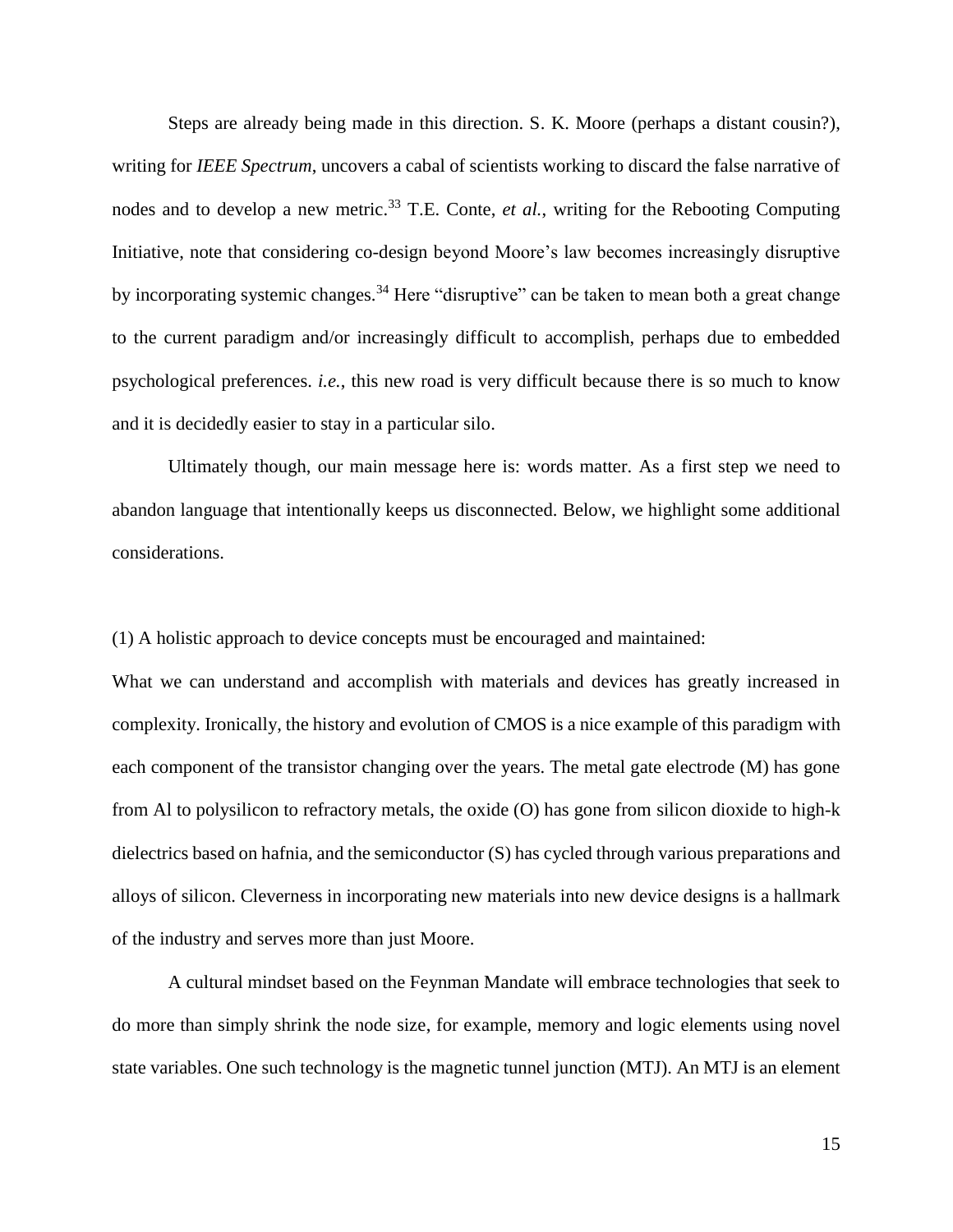that consists of several layers of magnetic material separated by a thin, insulating layer. The relative orientations of the magnetic layers, *e.g.* parallel or antiparallel, dictates the state of the element. Switching the state of the MTJ, *i.e.* switching the relative orientation of the magnetic layers, is accomplished in commercialized MRAM a current carrying wire near enough to the MTJ to impart a magnetic field or by using spin transfer torque. Newer concepts like spin-orbit torque could provide a path for even faster and more energy efficient switching enabling computing outside of the traditional node-reduction paradigm.<sup>35</sup> And MTJs can even be used entirely outside of the von Neumann-like infrastructure as they have been suggested to be suitable for Neuromorphic computing.<sup>36</sup>

(2) There needs to be a synergy between device and architecture design:

In addition to considering device design and materials in an integrated way, devices must then also be matched and optimized to particular architectures. One example is using non-volatile memories within a neuromorphic computing platform.<sup>37</sup> As just discussed, MTJs are a specific possibility, but all of the spintronic portfolio should actually be considered. Furthermore, we need to use different architectures for different computing applications. Obviously, von Neumann architecture still works well for many things. Maybe quantum computing or neuromorphic architecture works better for something else. We then would need inter-architectural interconnects, and of course software design and optimization are also crucial components.

Feynman himself said it best. "If you've ever tried to trace lines in two dimensions to make a circuit, you can see that if you're only allowed one or two levels of crossover, the circuit's going to be a mess to design. But, if you have three-dimensional space available, so that you can have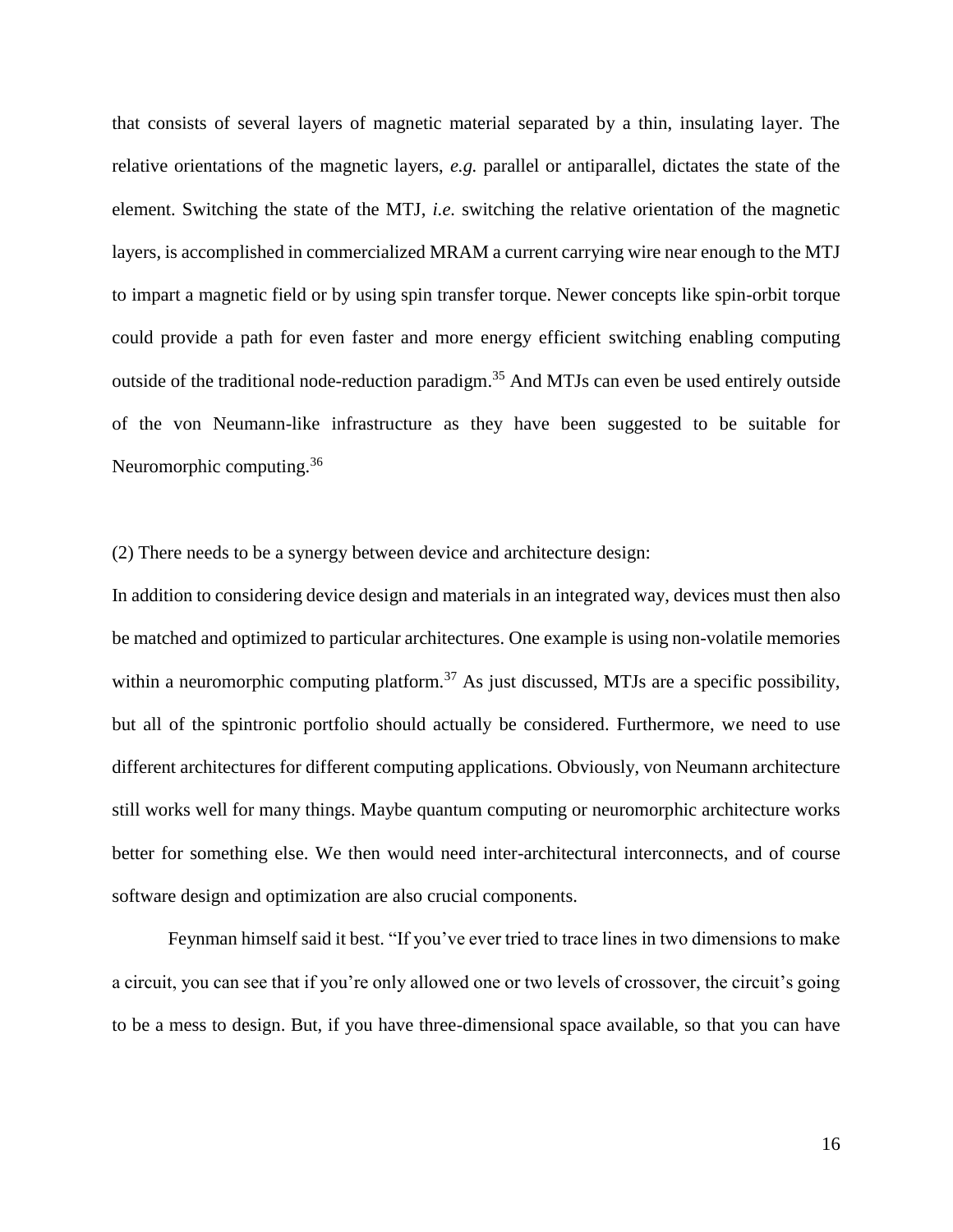connections up and down to the transistors, in depth as well as horizontally, then the entire design problem of the wires and everything else becomes very easy."

(3) Any new metric of progress for computing must include complexity or "cleverness":

We suggest that a new metric should include total energy efficiency per mass or volume. It should also include energy cost, both physical and economic. Qualitatively, it could look something like:

Computing Prowess  $\sim$  Complexity / total cost (energy x dollars)

By complexity, we refer to the computational complexity of the problem that one is attempting to solve (so-called "big O notation," or the like). Complexity inherently includes some measure of time to complete the problem at hand, perhaps in computing cycles. In cost, we suggest using a product of the energy expended in building the computer then computing the problem and the dollars expended in building the computer and in powering it through the problem. We realize that some of these data are not widely available. Perhaps, for now, we would just use the amount of resources required for operation and in the future expand on data capture. Therefore, this metric gives a complete picture of the entire computing system applied to a particular problem and creates a better way to make comparisons. We suggest naming the unit of  $CP(1/J\$ \$) a Feynman to further embed Feynman's Mandate in our collective psyche and to acknowledge the scientific prophesies that inspired so many.

As an example of the use of this new metric, we consider the AlphaGo computation *vs.* Go master Lee Sedol. As both AlphaGo and Lee Sedol competed on the same problem, we can normalize the complexity to 1. The Google AlphaGo program on the DeepMind project computer cluster arranged in a neuromorphic architecture used 1920 CPUs and 280 GPUs.<sup>38,39,40</sup> It also required 1,000 scientists and 80 months (in real time) to train. We make a rough estimate of about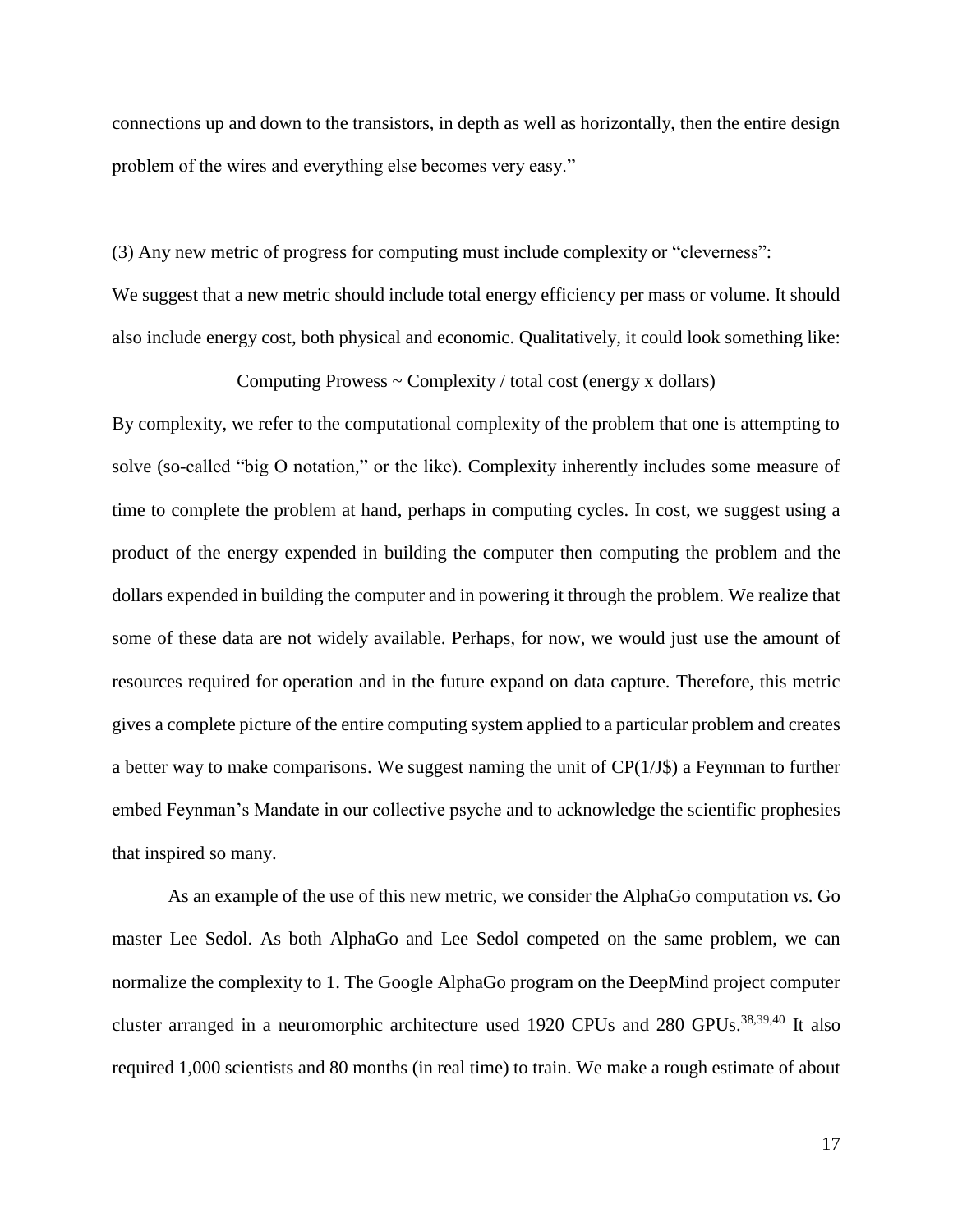\$2.2M for the materials cost (\$1000/CPU,GPU) and \$600M for people costs. With each CPU/GPU using about 400 W and using the 80 months training (the actual game only took a negligible amount of time), we get a power cost of 4.1  $x10^{13}$  J. So the metric would have an upper bound of  $1/(602 \times 10^6 * 4.1 \times 10^{13}) = 4.1 \times 10^{-23}$  Feynman. AlphaGo defeated Lee Sedol who, according to Google, is 5 ft. 8 inches, was powered by whatever he ate earlier that day, and trained in Go since at least 1997. This would be 216 months of training, but we can assume it was not constant because he needed to sleep and eat so we can estimate a real time training amount of about 72 months if he trained 8 hours per day every day. A human brain uses about 12 W. Let us say he costs about \$100,000/year for food, etc. We then get a cost of \$1.8M and 2.5  $\frac{x}{9}$  J. The metric would be 2.2 x 10<sup>-16</sup> Feynman. Thus, although Lee Sedol lost to AlphaGo, the Lee Sedol neuromorphic computer is still significantly more efficient than AlphaGo at this particular problem and is probably a better choice for most applications. We can imagine a future AlphaGo that uses significantly less resources such that the metric would be much larger, while the metric for Lee Sedol would not change. We could also then use the metric to compare to different complexity problems, as the result is scaled by the complexity.

#### (4) Stakeholders have an important role:

<span id="page-17-0"></span>Moving beyond all things Moore and into the Feynman Mandate will require the cooperation of all the entities involved in the entire process of computing —academia, government, industry, and end users. Economist Eric von Hippel notes that end users were responsible for most of the major innovations in the semiconductor industry.<sup>41</sup> Nonetheless, major changes to manufacturing processes are hampered by the competing needs of end users and manufacturers, which von Hippel refers to as "stickiness," and others sometimes refer to as levels of disruption in the typical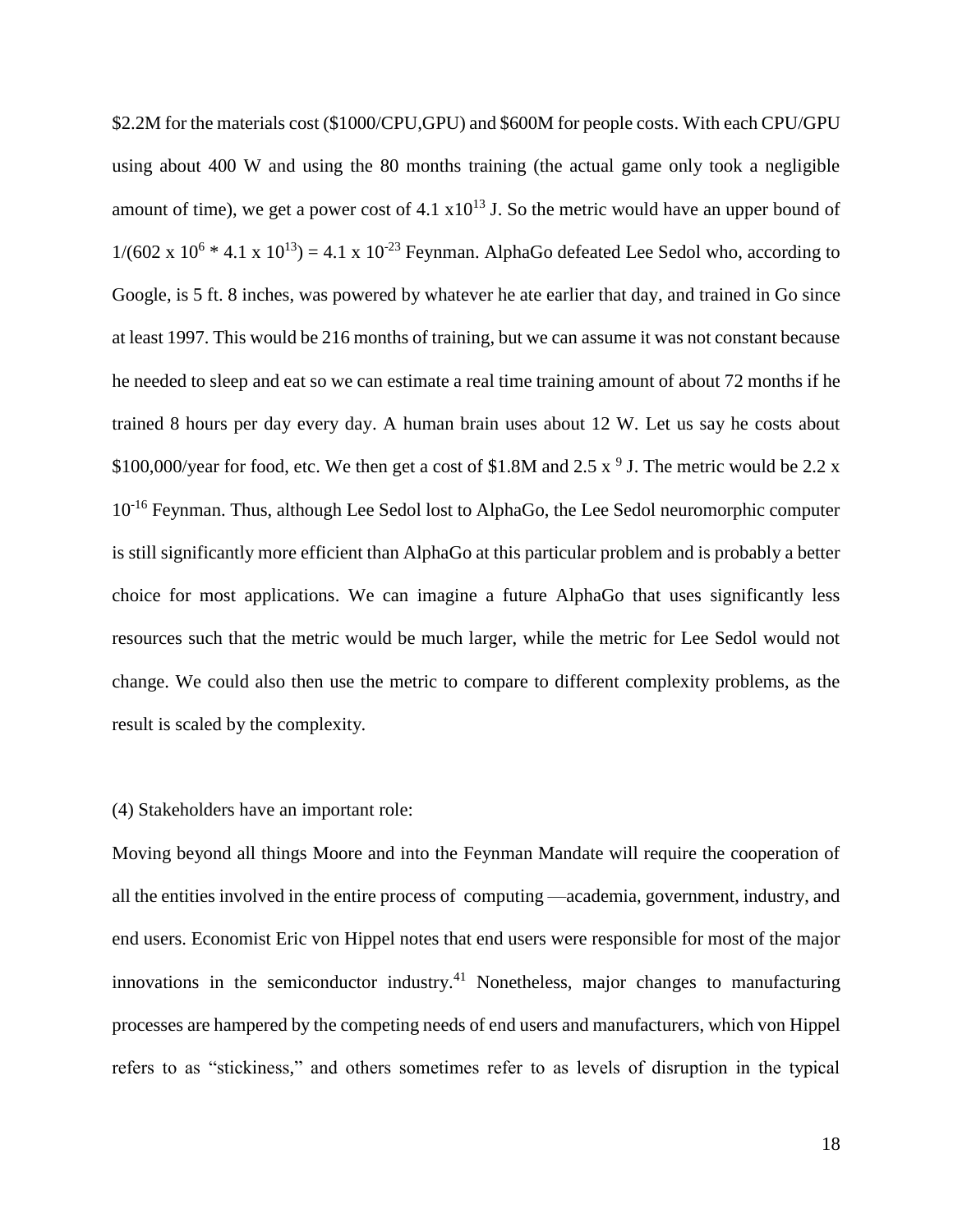process.[41](#page-17-0) Of particular significance to computing, end users want greater efficiency, faster products, more memory, *etc*. But, they do not necessarily care *how* those goals are achieved. So, industry takes the least expensive and perhaps simplest route to the goal, which is to continue making processors and components using the same methods with minimal major changes because this is where they have resources invested and where the majority of their knowledge lies. This is especially true when a lot of new outside knowledge, such as new materials, state variables, integration, and operating procedures are required. The problem with this sort of stickiness is that, as we have discussed above, they will eventually run out of room and the goals will become impossible to reach. Industry will then be forced to change on a massive scale, which would be prohibitively expensive in a commercial atmosphere dominated by few super-large companies and affect the productivity of all of the users down the line.

To understand how the stakeholders should work together on the goal of Feynman's Mandate for next-generation computing, we first must take a bird's eye view of the funding landscape. There are effectively four end users: (1) private consumers, (2) government, (3) nonprofit (like academia) and (4) commercial. They all usually have very different needs. But, with the exception of private consumers, all are mostly represented by lead-user innovation centers which are large research and development organizations, *e.g.*, federally funded research and development centers (FFRDCs), university affiliated research centers (UARCs), and defense labs for government, university research labs for academia, and internal research and development labs for industry. As far as funders, there are two of consequence: (1) government, and (2) commercial. Interestingly, at least in the United States, the commercial sector spends significantly more, currently about twice as much, on R&D than government.<sup>42</sup>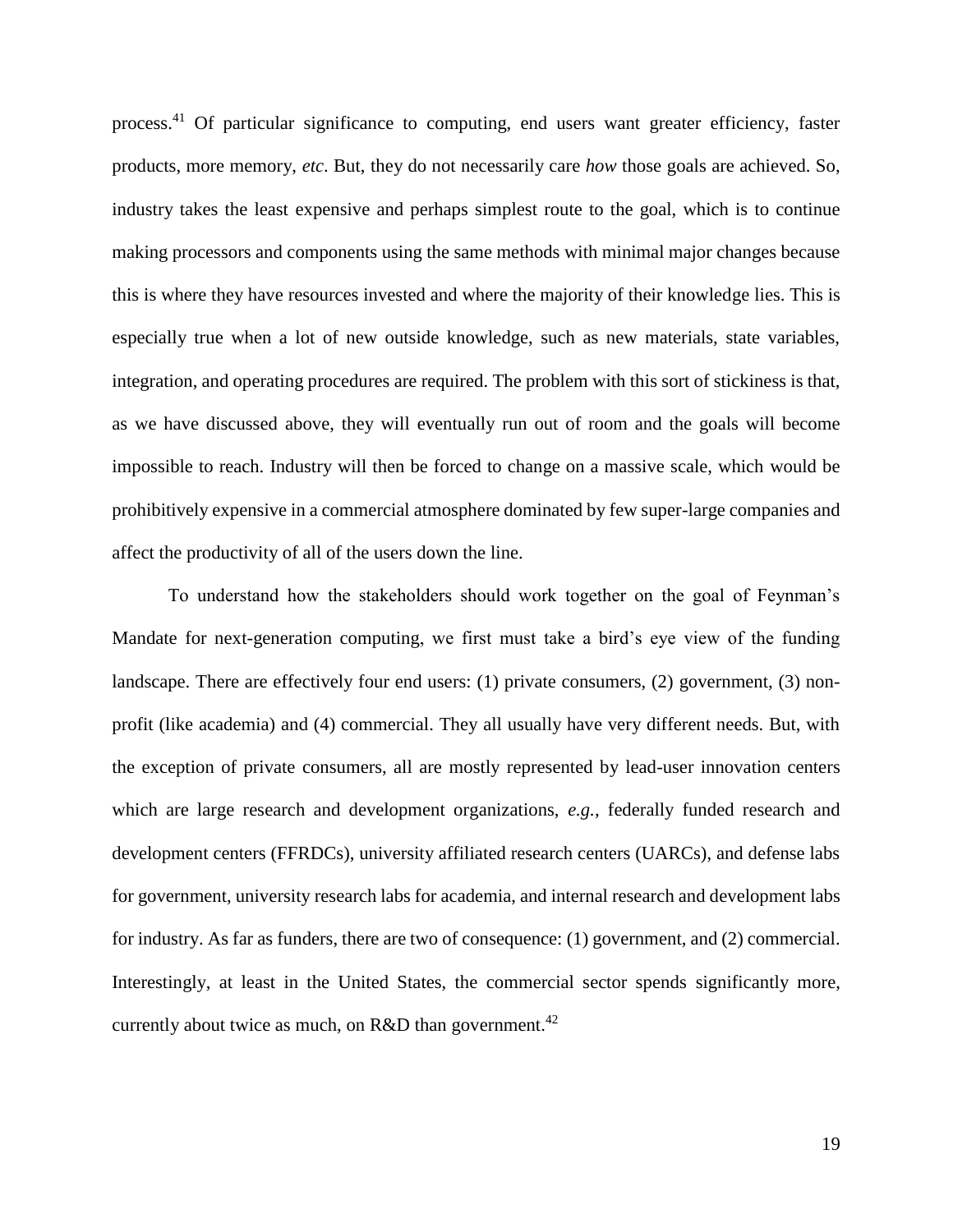How research funds are organized is critical to the advancement of the computing enterprise. The National Science Foundation releases periodic reports that agglomerate and organize the data for U.S. R&D spending. According to those reports, government is more focused on "research" and industry is focused more on "development."<sup>43</sup> Of all basic research, U.S federal spending comprises 41% and industrial spending comprises 30%. For applied research, 34% comes from the government and 54% comes from industry. For experimental development, 12% comes from the government and 86% comes from industry. More than half of private sector money goes specifically to computing related research. About half of government spending is in defense, but the majority of overall spending including defense is toward computing related research. A small portion of all R&D spending (17%) is basic research. Academia spends 46% of these funds and industry spends 29%. Applied research accounts for 19% of the overall R&D spending. Of this 57% is spent by industry, 18% by academia, and federal entities account for 17%. From these data, one can roughly visualize the silo-ing effect in research: Academia becomes the basic research "ideas factory," but without efficient implementation. Industry is focused mainly on commercialization and takes most of its ideas from its own research laboratories. Government is focused mainly on the processes involved with government niche-applicable technologies. Each player has a set of skills that could be much better integrated into a holistic computing landscape: academic idea factory, industrial commercialization, and government with facilitation and usage implementation.

Applying the Feynman Mandate to research spending behaviors, we see there must be a mindful understanding of funding co-design projects not just across technology silos but across lead users. If we assume that the funding profile is self-organized such that those who are receiving the funds are best situated to use them in those particular ways, we must make a conscious effort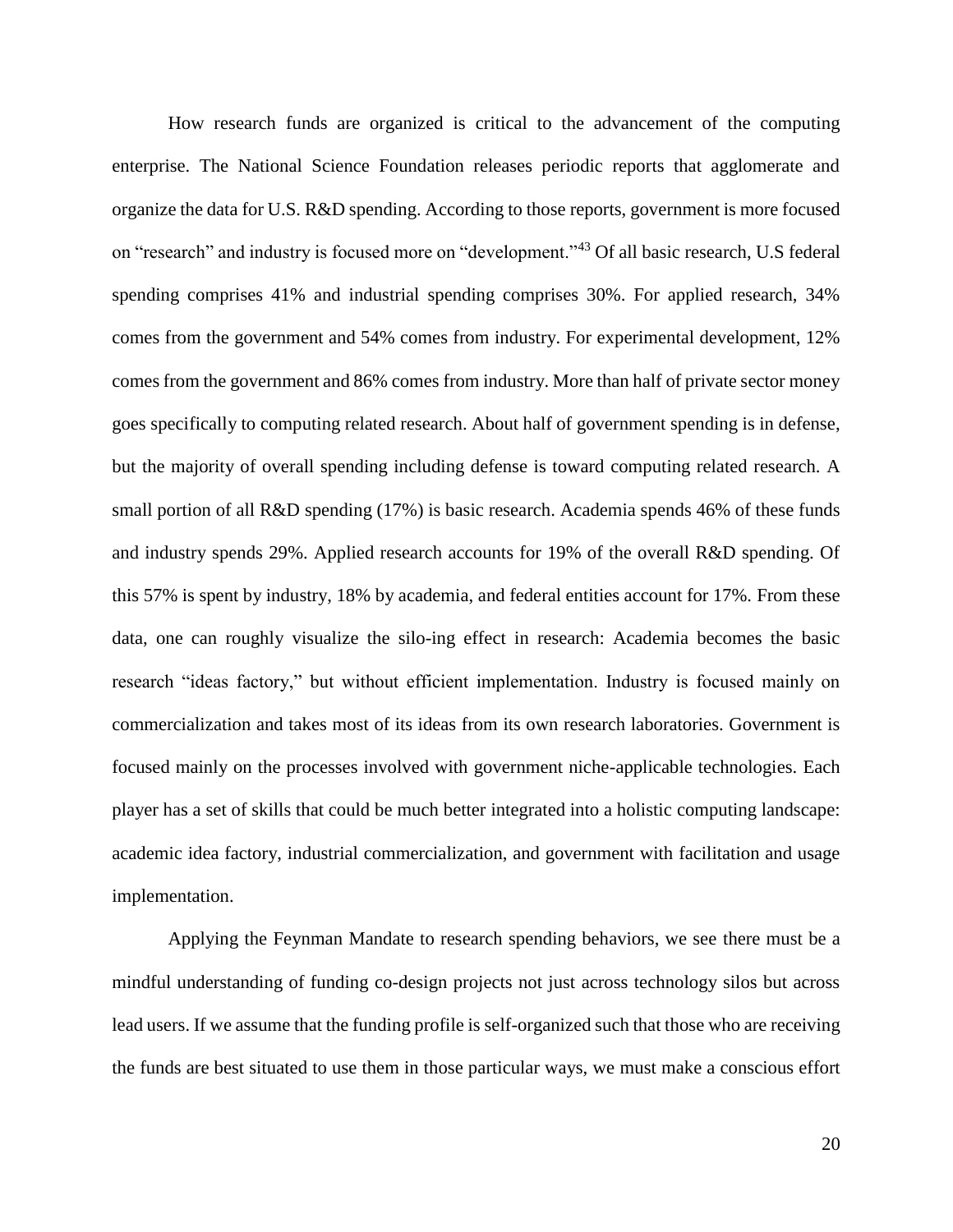in building inter-silo connections. Researchers working in parts of the technology chain that generally do not talk with each other need to communicate, *i.e*. physicists need to talk with system integration specialists, *etc*. This would primarily be a task for the funders—government and industry—to make sure funds are properly leveraged to make the most progress and motivate true interdisciplinary research. This is particularly important with technologies that are not end-user specific, *i.e*. not in government niche areas or areas where there can be an overlap in consumer and government needs. One example is in next generation magnetic random-access memories (MRAM).<sup>44</sup> Another example is in quantum computing, where co-design may be essential for development and implementation.<sup>45</sup> We need to create what von Hippel terms "innovation communities" that will freely share knowledge across the board to address the co-design portion of Feynman's Mandate. We must further integrate information and knowledge with economic drivers. The rhetorical framework of a "knowledge-based economy" could be useful in that it speaks to gathering data under a single umbrella, bringing visibility to science and creating new investment opportunities.<sup>46</sup>

### **IV. Conclusion**

Kant concluded his introduction to his *Prolegomena* with an appeal for interested discussion and a thinly veiled attack on his detractors through Virgil's allegorical agricultural poetry.<sup>47</sup> We likewise make an appeal for discussion: we sincerely hope that our perspective serves as an introduction—a prologue, and facilitates a discussion that will lead to advancement in the field through the better presentation and usage of language, metrics, and co-design ingenuity that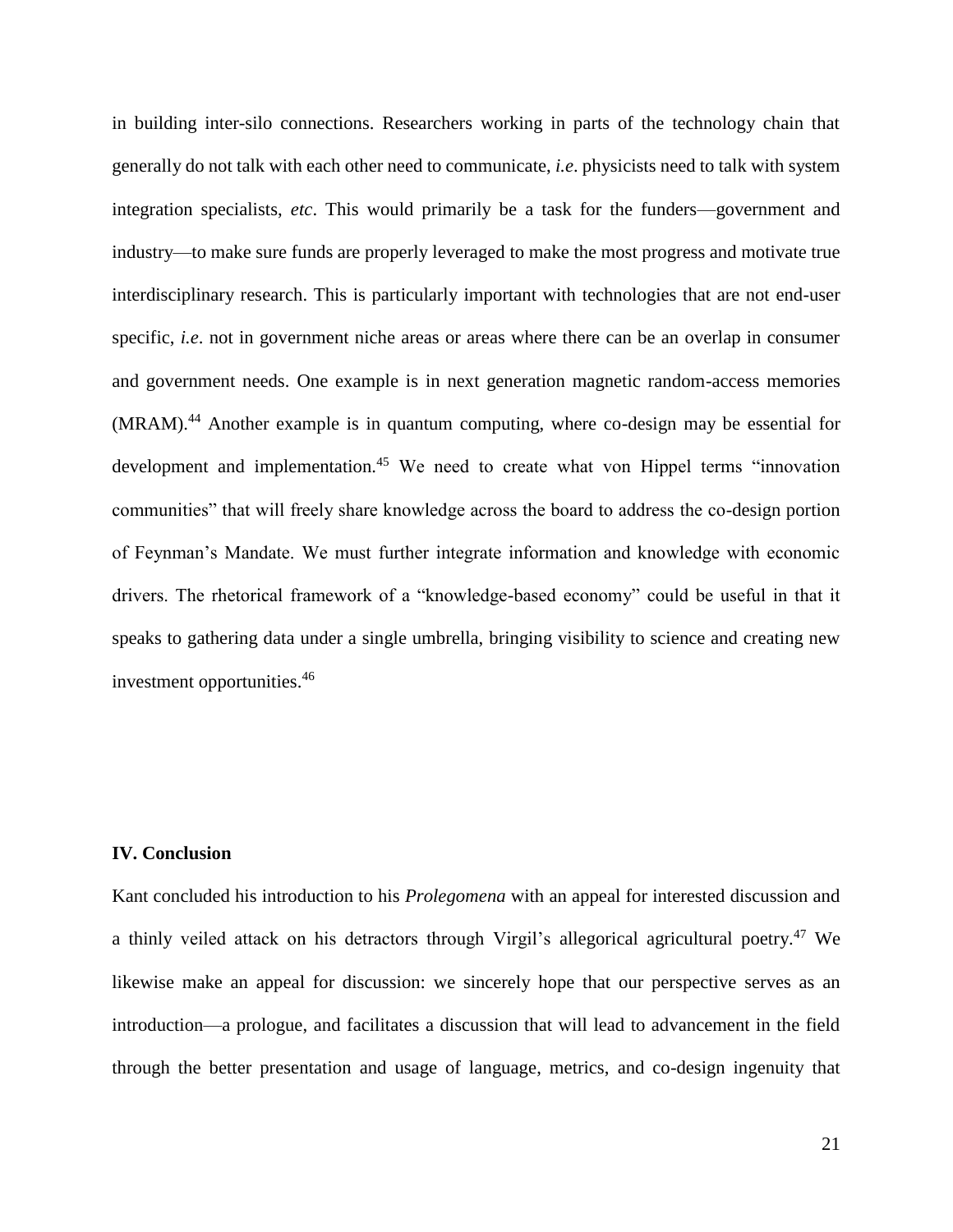enables significant future computational advancement. Although we do not believe that a simple perspective such as this can spark a Kuhnian scientific revolution, we certainly hope that it can create an honest dialogue. We shall also conclude with Virgil, however, more positively. Even though scientists stereotypically may not gracefully abide change, they will adapt as they understand it as necessary for progress and for driving innovation:

> *contemplator: aquas dulces et frondea semper tecta petunt* —Virgil, *Georgica*, IV. 61-62

[Translation] *Take note: they are continually searching for sweet waters And leafy canopies*

Correspondence and requests for materials should be addressed to Adam L. Friedman at [afriedman@lps.umd.edu](mailto:afriedman@lps.umd.edu) or Aubrey T. Hanbicki at [hanbicki@lps.umd.edu](mailto:hanbicki@lps.umd.edu)

The authors declare no competing interests.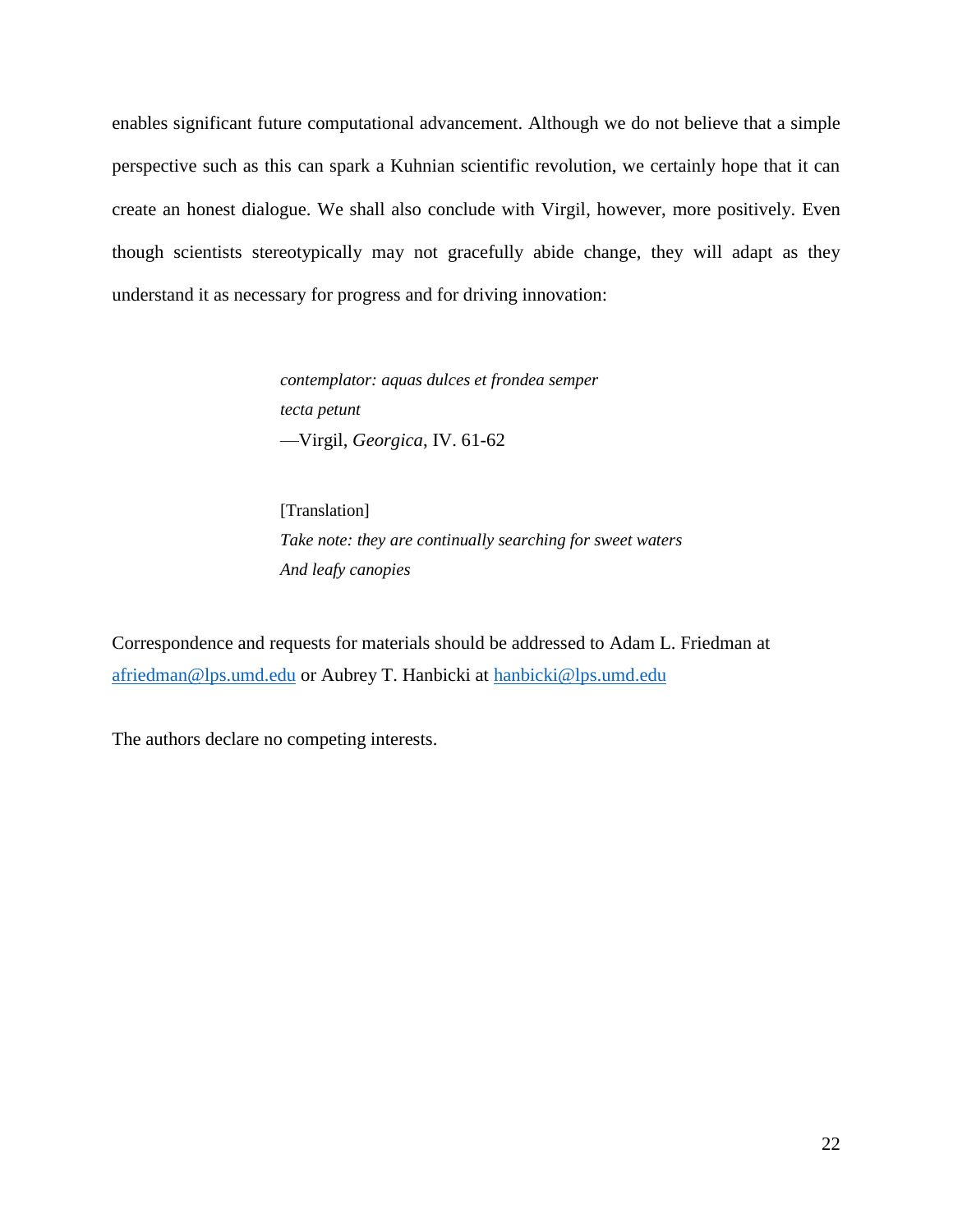# **V. References**

- <sup>1</sup> Kant, Immanuel. *Prolegomena to Any Future Metaphysics*. (Cambridge University Press, 1997).  $2$  Ibid. page 6.
- <sup>3</sup> https://www.rebootingcomputing.iee.org
- <sup>4</sup> See, for example, the National Technology Roadmap for Semiconductors (NTRS), first published by the Semiconductor Research Corporation (SIA) in 1992 after the Microtech 2000 Workshop and Report in 1991 when the SIA technology chair was none other than Gordon Moore. It was followed by the International Technology Roadmap for Semiconductors (ITRS) (www.itrs.net), which existed from 1998-2013 before morphing into the International Roadmap for Devices and Systems (IRDS) [\(www.irds.ieee.org\)](http://www.irds.ieee.org/). For additional history, see as well Spencer, W.J. and Seidel, T.E. National technology roadmaps: the U.S. semiconductor experience. *Proceedings of 4 th International Conference on Solid-State and IC Technology.* 211-220 (1995).
- <sup>5</sup> A reprinting of Moore's original paper printed in *Electronics*, 114-117 (1965) can be found in Moore, G.E. Cramming more components onto integrated circuits. *Proceedings of the IEEE*. 86(1), 82 (1998).
- <sup>6</sup> Moore, G.E. Progress in digital integrated electronics. *Technical Digest of the International Electron Devices Meeting*, IEEE, 11-13 (1975).
- <sup>7</sup> Kuhn, T.S. *The Structure of Scientific Revolutions*. (University of Chicago Press, 1996).
- <sup>8</sup> With all apologies to Gordon Moore and utmost respect for his accomplishments. He will have to be content as a part of history rather than the future: [http://www.forbes.com/profile/gordon](http://www.forbes.com/profile/gordon-moore/?sh=527fac8525ac)[moore/?sh=527fac8525ac](http://www.forbes.com/profile/gordon-moore/?sh=527fac8525ac) accessed 7/28/2021
- <sup>9</sup> Feynman, R.P. There's plenty of room at the bottom*. J. Microectromechanical Sys*. 1(1), 60-66 (1992).
- <sup>10</sup> Feynman, R.P. Infinitesimal machinery. *J. Microelectromechanical Sys*. 2(1), 4-14 (1993).
- $11 \text{ Volz}, \text{K.G.};$  Schooler, L.J.; von Cramon, D.Y. It just felt right: the neural correlates of the fluency heuristic. *Consciousness and Cognition* 19(3), 829-837 (2010).
- <sup>12</sup> DeBenedictis, E.P. It's time to redefine Moore's law again. *Computer* 50(2), 72-75 (2017).
- $13$  Kott, A. Toward universal laws of technology evolution: modeling multi-century advances in mobile direct-fire systems. *Journal of Defense Modeling and Simulation: Applications, Methodology, Technology* 17(4), 373-388 (2020).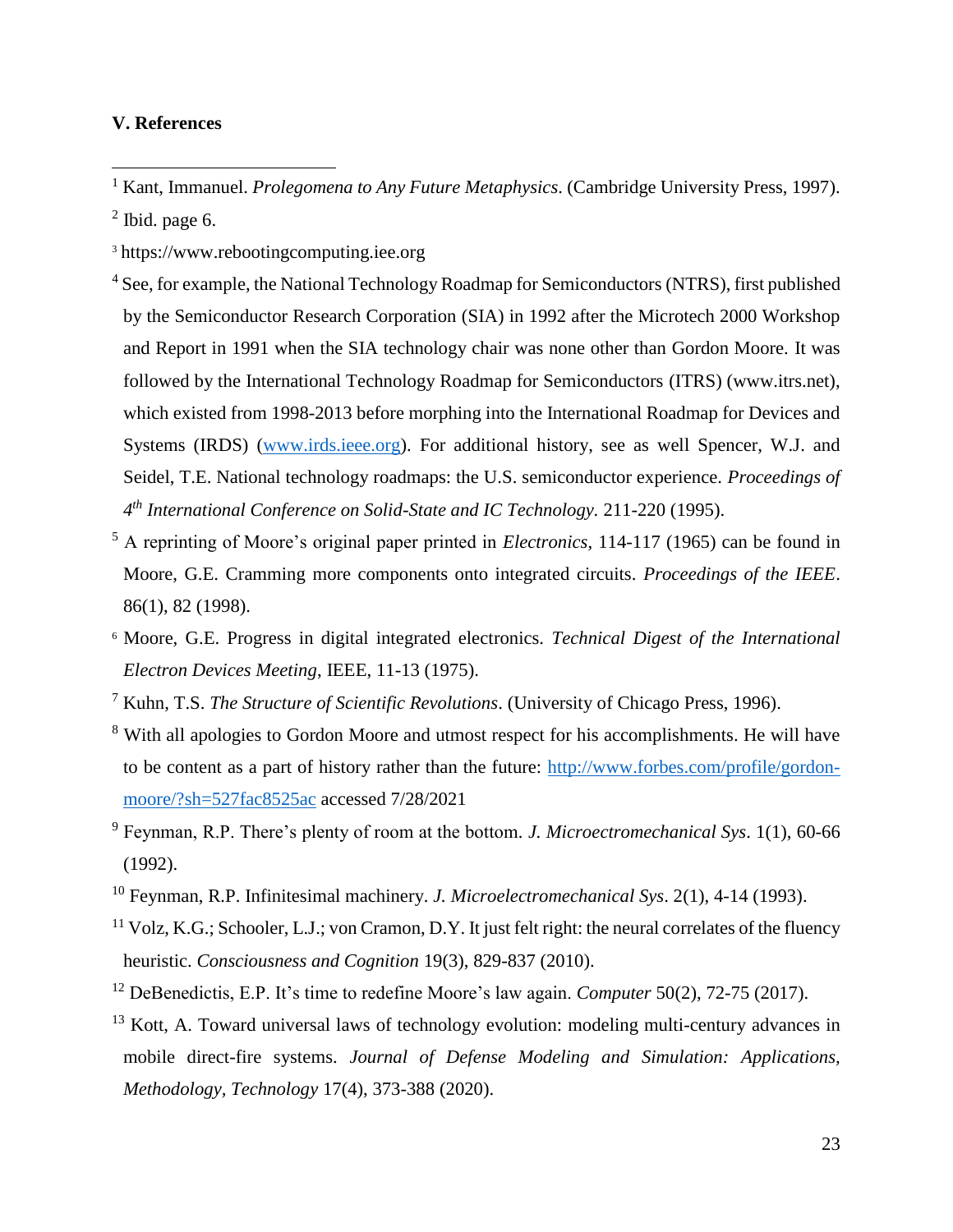- <sup>14</sup> Kott, A.; Perconti, P.; Leslie, N. Discovering a regularity: the case of an 800-year law of advances in small-arms technologies. arXiv: 1908.03435 (2019).
- <sup>15</sup> Nagy, B.; Farmer, J.D.; Trancik, J.E.; Gonzales, J.P. Superexponential long-term trends in information technology. *Technological forecasting and social change* 78(8), 1356-1364 (2011). <sup>16</sup> http://www.spec.org
- <sup>17</sup> Nordhaus, W.D. Two Centuries of productivity growth in computing. *Journal of Economic History* 67(1), 128-159 (2007).
- <sup>18</sup> Arute, F.; Arya, K.; Babbush, R.; *et al.* Quantum supremacy using a programmable superconducting processor. *Nature* 574**,** 505–510 (2019).
- <sup>19</sup> Ayer, A. J. *Language, Truth, and Logic*. (Dover Publications, 1952) page 45.
- <sup>20</sup> Wagenmakers, E.-J.; Dutilh, G.; Sarafoglou, A. The creativity-verification cycle in psychological science: new methods to combat old idols. *Perspectives on Psychological Science* **13**(4), 418-427 (2018).
- <sup>21</sup> https://www.irds.ieee.org

- <sup>22</sup> https://www.src.org/about/decadal-plan/
- <sup>23</sup> Oswald, Margit E.; Grosjean, S. Confirmation Bias. Cognitive Illusions. Ed. R.F. Pohl (Psychology Press, 2004).
- <sup>24</sup> <https://moore.org/about/founders-intent> accessed 4/19/2021
- <sup>25</sup> Rebooting the IT Revolution  $(2015)$ .
- <sup>26</sup> Barrett, R.F.; Borkar, S.; Dosanjh, S.S.; Hammond, S.D.; Heroux, M.A.; Hu, X.S.; Luitjens, J.; Parker, S.G.; Shalf, J.; Tang, Li. On the role of co-design in high performance computing. Transition of HPC Towards Exascale computing. Ed. E.H. D'Hollander, J.J. Dongarra, I.T. Foster. (IOS Press, 2013).
- <sup>27</sup> Hecht, J. The bandwidth bottleneck. *Nature* 536, 139-142 (2016).
- <sup>28</sup> Efnusheva, D.; Cholakoska, A.; Tentov, A. A survey of different approaches for overcoming the processor-memory bottleneck. *International Journal of Computer Science and Information Technology* 9(2) 151-163 (2017)
- <sup>29</sup> Bamal, M.; List, S.; Stucchi, M.; Verhults, A.S.; Van Hove, M. Cartuyvels, R.; Beyer, G. Maex, K. Performance comparison of interconnect technology and architecture options for deep submicron technology nodes. *2006 International Interconnect Technology Conference* 202-204 (2006).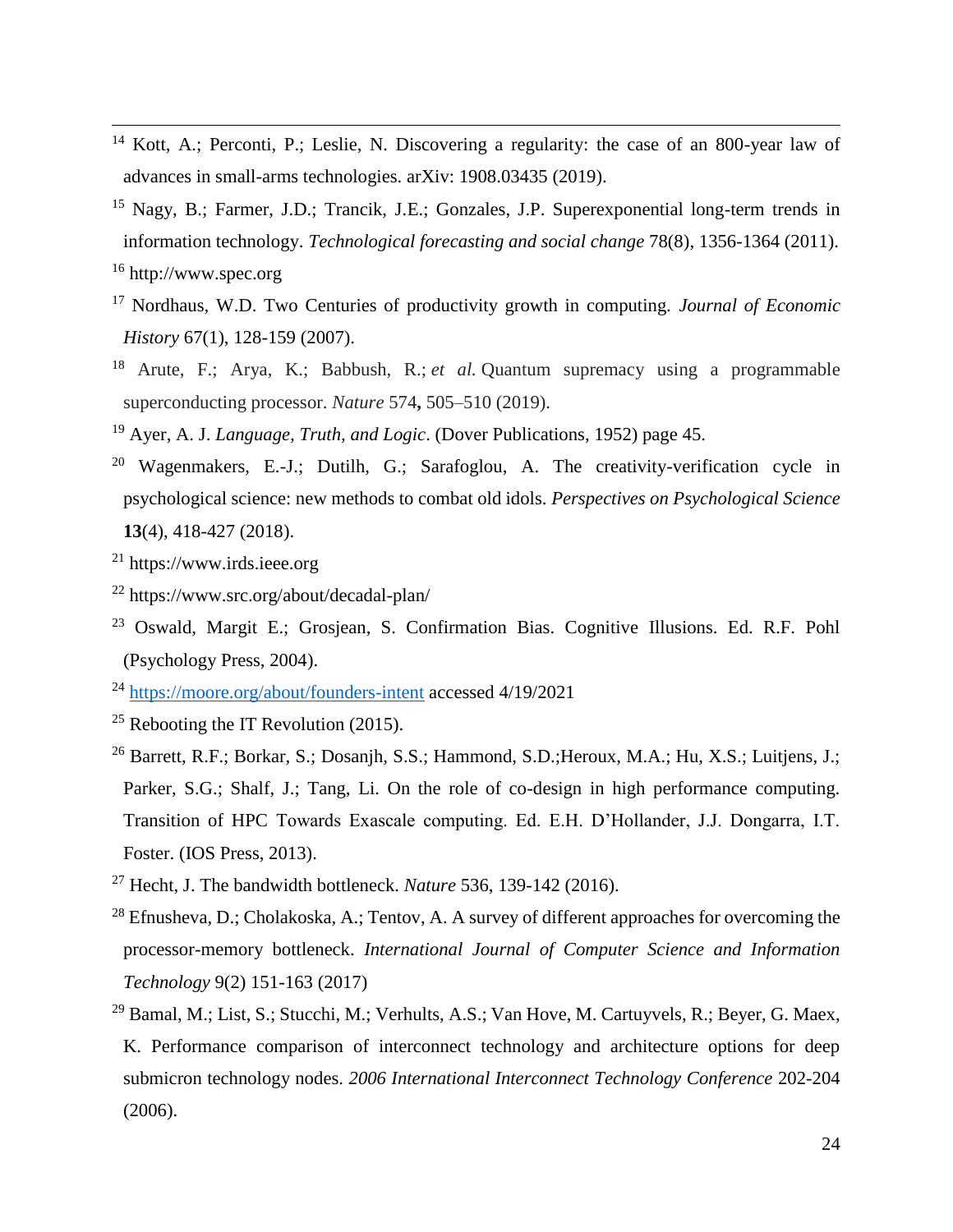- <sup>30</sup> Tokei, Zs.; *et al*. Inflection points in interconnect research and trends for 2nm and beyond in order to solve the RC bottleneck. *2020 IEEE International Electron Device Meeting* 32.2.1- 32.2.4 (2020)
- <sup>31</sup> Kirchain, R.; Kimerling, L. A roadmap for nanophotonics. *Nature Photonics* **1**, 303-305 (2007).
- $32$  Gargini, P.A. How to successfully overcome inflection points, or long live Moore's law. *Computing in Science and Engineering* **19**(2), 51-62 (2017).
- <sup>33</sup> Moore, S. K. A Better Way to Measure Progress in Semiconductors. *IEEE Spectrum* **10**, 24-28 (2020).
- <sup>34</sup> Conte, T.M.; Foster, I.T.; Gropp, W.; Hill, M.D. Advancing computing's foundation of US industry and society. https://cra.org/ccc/resources/ccc-led-whitepapers/#2020-quadrennialpapers
- <sup>35</sup> Manipatruni, S.; Nikonov, D.E.; Lin, C.C.; *et al.* Scalable energy-efficient magnetoelectric spin–orbit logic. *Nature* **565,** 35–42 (2019).
- <sup>36</sup> Srinivasan, G., Sengupta, A. & Roy, K. Magnetic Tunnel Junction Based Long-Term Short-Term Stochastic Synapse for a Spiking Neural Network with On-Chip STDP Learning. *Sci. Rep.* **6,** 29545 (2016).
- <sup>37</sup> Chakraborty, I.; Jaiswal, A.; Saha, A.K.; Gupta, S.K.; Roy, K. Pathways to efficient neuromorphic computing with non-volatile memory technologies. *Appl. Phys. Lett.* **7**, 021308 (2020).
- <sup>38</sup> Silver, D.; Huang, A.; Maddison, C.; *et al.* Mastering the game of Go with deep neural networks and tree search. *Nature* **529**, 484–489 (2016).
- <sup>39</sup> Lee, C. *et al*., "Human vs. Computer Go: Review and Prospect," *IEEE Computational Intelligence Magazine*, **11**(3) 67-72, (2016)
- <sup>40</sup> "Showdown" *The Economist*. March 12, 2016.

- <sup>41</sup> von Hippel, E. Democratizing innovation. (MIT Press, 2005).
- <sup>42</sup> Boroush, M. US R&D Increased by \$51 Billion to \$606 Billion in 2018; estimate for 2019 indicates a further rise to \$656 Billion. NSF National Center for Science and Engineering Statistics InfoBrief. April 2021.
- <sup>43</sup> Kennedy, J.V. The sources and uses of U.S. science funding. *The New Atlantis* **36**, 3-22 (2012).
- <sup>44</sup> Bhatti, S.; Sbiaa, R.; Hirohata, A.; Ohno, H.;Fukami, S.; Piramanayagam, S.N. Spintronics based random access memory: a review. *Materials Today* **20**(9), 530-548 (2017).